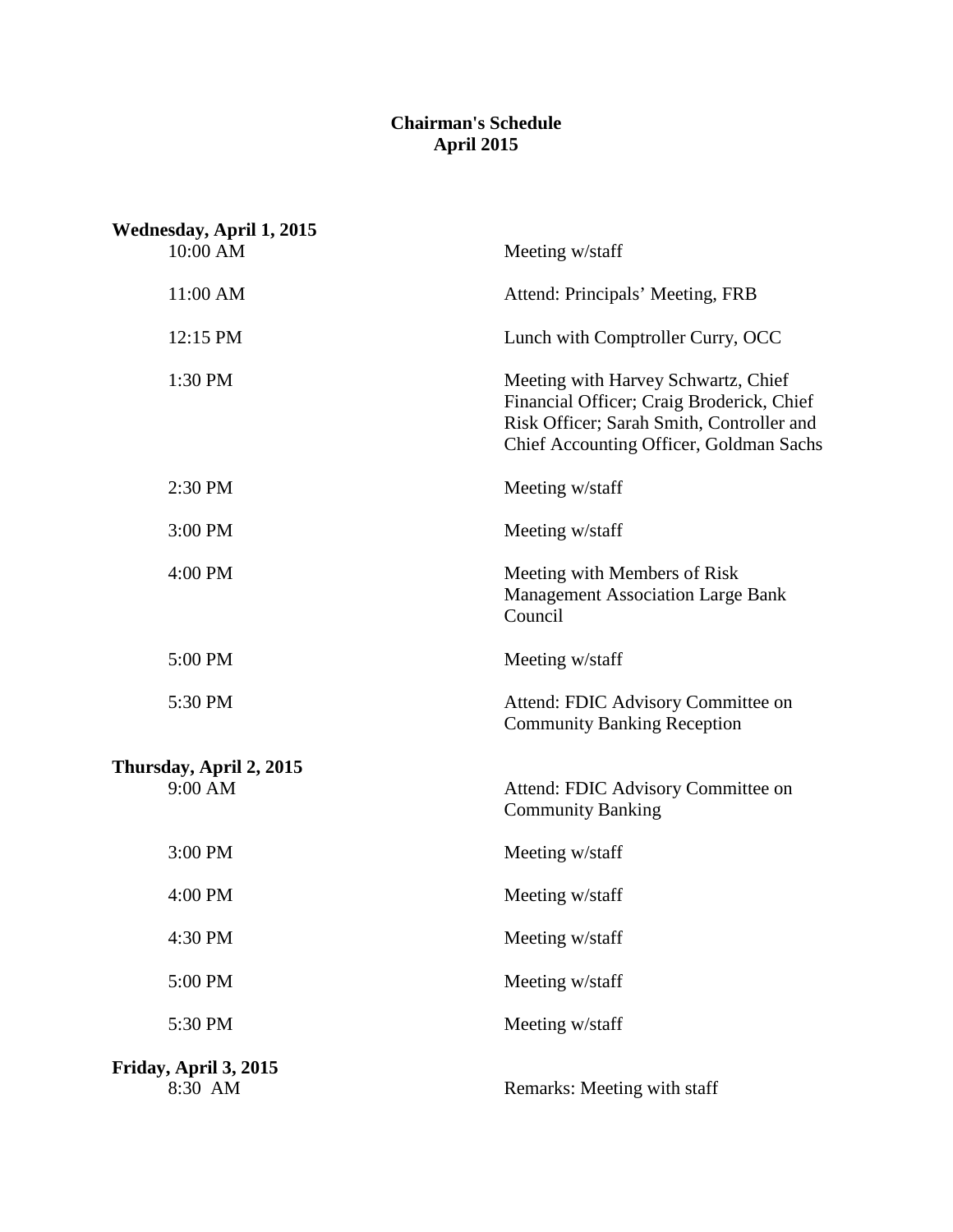| 9:30 AM                           | Meeting with Director Norton, FDIC                                                                 |
|-----------------------------------|----------------------------------------------------------------------------------------------------|
| 10:30 AM                          | Meeting with Vice Chairman Hoenig,<br><b>FDIC</b>                                                  |
| 11:30 AM                          | Meeting w/staff                                                                                    |
| Monday, April 6, 2015<br>8:30 AM  | Meeting w/staff                                                                                    |
| 9:00 AM                           | Meeting w/staff                                                                                    |
| 9:30 AM                           | Meeting w/staff                                                                                    |
| 10:00 AM                          | Meeting w/staff                                                                                    |
| 10:30 AM                          | Meeting w/staff                                                                                    |
| 1:30 PM                           | Meeting w/staff                                                                                    |
| 2:00 PM                           | Meeting w/staff                                                                                    |
| 2:30 PM                           | Meeting w/staff                                                                                    |
| 3:00 PM                           | Meeting w/staff                                                                                    |
| 3:30 PM                           | Meeting with Stephen Steinour, Chairman,<br>President & CEO, Huntington Bancshares<br>Incorporated |
| 4:30 PM                           | Meeting w/staff                                                                                    |
| 5:00 PM                           | Meeting w/staff                                                                                    |
| 5:30 PM                           | Meeting w/staff                                                                                    |
| Tuesday, April 7, 2015<br>8:30 AM | Remarks: FDIC Legal Conference                                                                     |
| 10:00 AM                          | Meeting w/staff                                                                                    |
| 11:00 AM                          | Meeting w/staff                                                                                    |
| 11:30 AM                          | Meeting w/staff                                                                                    |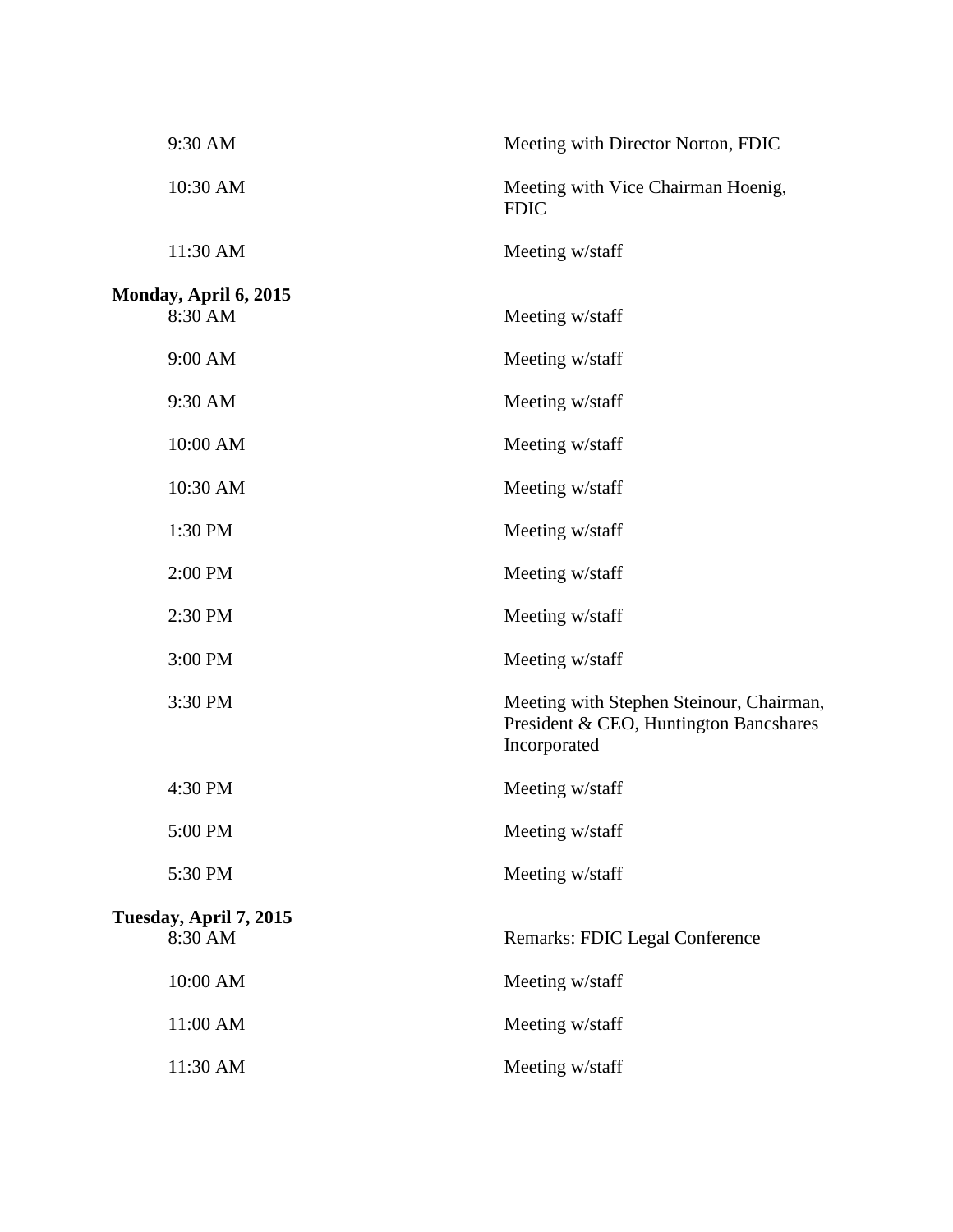| 12:00 PM                            | Meeting w/staff                                                                                       |
|-------------------------------------|-------------------------------------------------------------------------------------------------------|
| 12:30 PM                            | Meeting w/staff                                                                                       |
| 1:30 PM                             | Meeting w/staff                                                                                       |
| 2:00 PM                             | Meeting with Jamie Dimon, Chairman,<br>President and Chief Executive Officer, JP<br>Morgan Chase Bank |
| 3:00 PM                             | Meeting w/staff                                                                                       |
| 3:30 PM                             | Meeting w/staff                                                                                       |
| 4:30 PM                             | Meeting w/staff                                                                                       |
| 5:00 PM                             | Meeting w/staff                                                                                       |
| Wednesday, April 8, 2015<br>7:30 AM | Breakfast with Sheila Bair, Senior Advisor,<br>The Pew Charitable Trusts                              |
| 11:00 AM                            | Remarks: Financial Services Forum Spring<br>2015 meeting                                              |
| 12:30 PM                            | Meeting w/staff                                                                                       |
| 1:30 PM                             | Meeting w/staff                                                                                       |
| 2:00 PM                             | Meeting w/staff                                                                                       |
| 2:30 PM                             | Meeting w/staff                                                                                       |
| 3:00 PM                             | Meeting w/staff                                                                                       |
| 3:30 PM                             | Meeting w/staff                                                                                       |
| 4:00 PM                             | Meeting w/staff                                                                                       |
| 4:30 PM                             | Meeting w/staff                                                                                       |
| 5:30 PM                             | Meeting w/staff                                                                                       |
| Thursday, April 9, 2015<br>9:00 AM  | Meeting w/staff                                                                                       |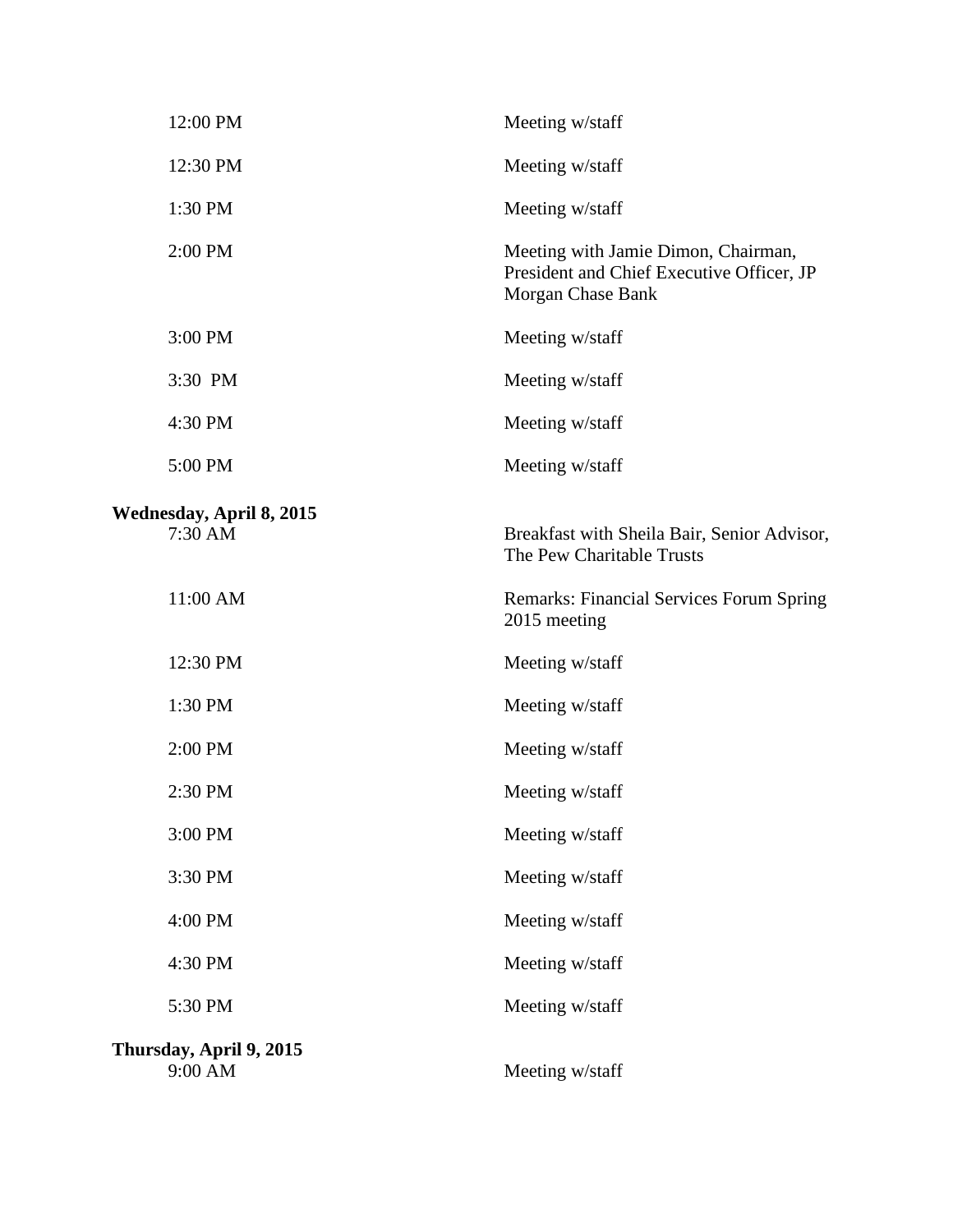| 10:00 AM                                 | Meeting with Director Norton, FDIC                                              |
|------------------------------------------|---------------------------------------------------------------------------------|
| 11:00 AM                                 | Meeting w/staff                                                                 |
| 12:00 PM                                 | Lunch with Vice Chairman Hoenig, FDIC                                           |
| 1:00 PM                                  | Meeting w/staff                                                                 |
| 2:30 PM                                  | Meeting w/staff                                                                 |
| 3:00 PM                                  | Meeting w/staff                                                                 |
| 3:30 PM                                  | Meeting w/staff                                                                 |
| Friday, April 10, 2015<br>9:00 AM        | Meeting w/staff                                                                 |
| 10:00 AM                                 | Meeting w/staff                                                                 |
| 10:30 AM                                 | Meeting w/staff                                                                 |
| 11:00 AM                                 | Meeting w/staff                                                                 |
| 12:00 PM                                 | Lunch with Kara Stein, Commissioner,<br>U.S. Securities and Exchange Commission |
| 1:30 PM                                  | Meeting w/staff                                                                 |
| 2:00 PM                                  | Meeting w/staff                                                                 |
| 2:30 PM                                  | Meeting w/staff                                                                 |
| 3:30 PM                                  | Meeting w/staff                                                                 |
| 4:30 PM                                  | Meeting w/staff                                                                 |
| <b>Monday, April 13, 2015</b><br>8:30 AM | Meeting w/staff                                                                 |
| 9:00 AM                                  | Meeting w/staff                                                                 |
| 9:30 AM                                  | Meeting w/staff                                                                 |
| 10:30 AM                                 | Meeting w/staff                                                                 |
| 11:00 AM                                 | Meeting w/staff                                                                 |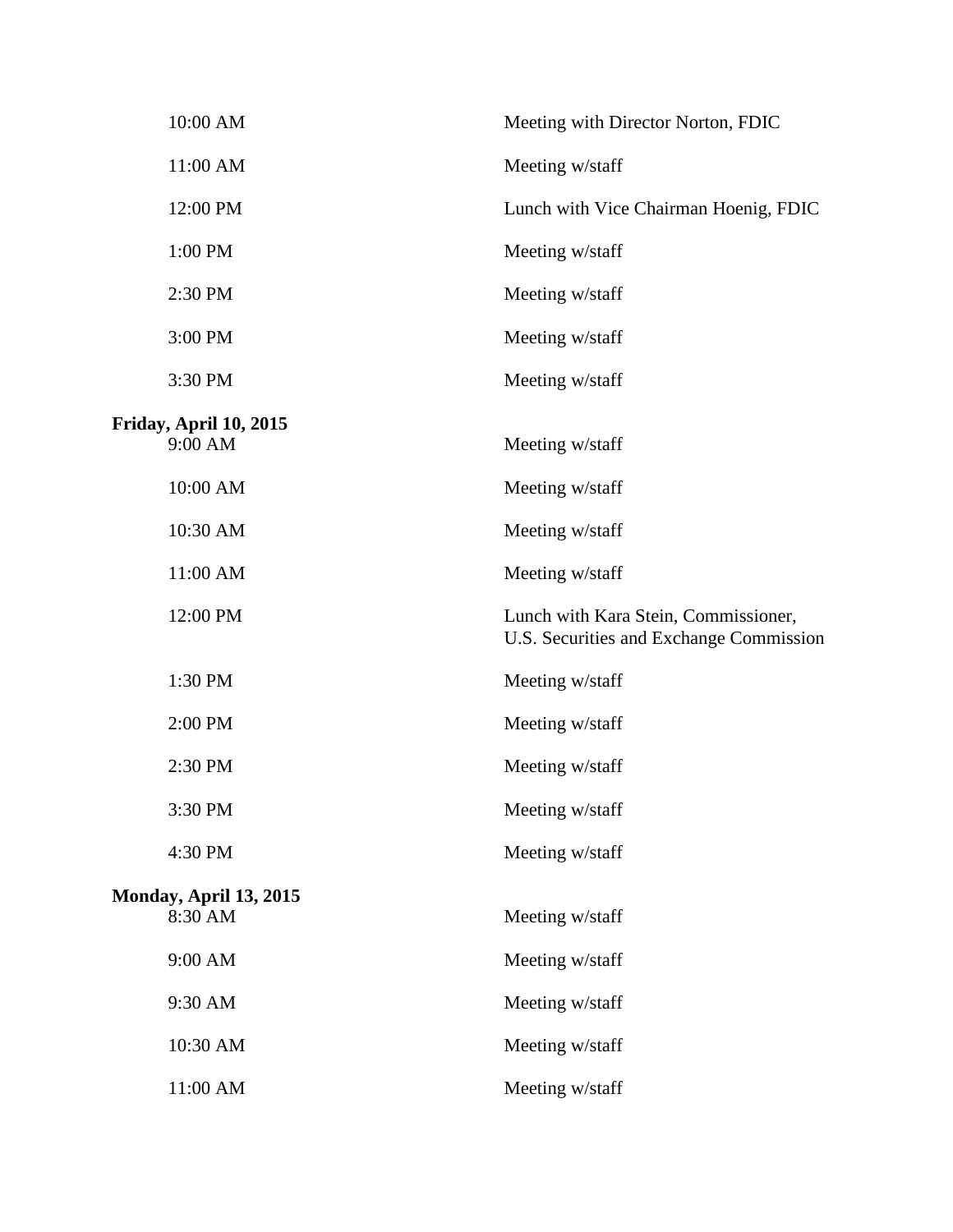| 11:30 AM                  | Meeting w/staff                                                                                                                 |
|---------------------------|---------------------------------------------------------------------------------------------------------------------------------|
| 12:30 PM                  | Meeting w/staff                                                                                                                 |
| 1:00 PM                   | Meeting w/staff                                                                                                                 |
| 2:00 PM                   | Meeting w/staff                                                                                                                 |
| 3:00 PM                   | Meeting w/staff                                                                                                                 |
| 4:00 PM                   | Meeting w/staff                                                                                                                 |
| 4:30 PM                   | Meeting w/staff                                                                                                                 |
| Tuesday, April 14, 2015   |                                                                                                                                 |
| 9:00 AM                   | Meeting w/staff                                                                                                                 |
| 11:30 AM                  | Meeting w/staff                                                                                                                 |
| 5:30 PM                   | Meeting w/staff                                                                                                                 |
| Wednesday, April 15, 2015 |                                                                                                                                 |
| 8:30 AM                   | Meeting w/staff                                                                                                                 |
| 9:00 AM                   | Meeting w/staff                                                                                                                 |
| 10:00 AM                  | Meeting w/staff                                                                                                                 |
| 11:30 AM                  | Meeting w/staff                                                                                                                 |
| 12:00 PM                  | Lunch with Director Norton, FDIC                                                                                                |
| 1:00 PM                   | Meeting with Renaud Laplanche, CEO and<br>Founder; Richard Neiman, Head, Regulatory<br>and Government Affairs, The Lending Club |
| 1:30 PM                   | Meeting w/staff                                                                                                                 |
| 2:30 PM                   | Meeting w/staff                                                                                                                 |
| 4:30 PM                   | Meeting with Jack Lew, Secretary, U.S.<br>Treasury                                                                              |
| 5:15 PM                   | Meeting with Sir Jonathan Cunliffe, Deputy<br>Governor, Bank of England                                                         |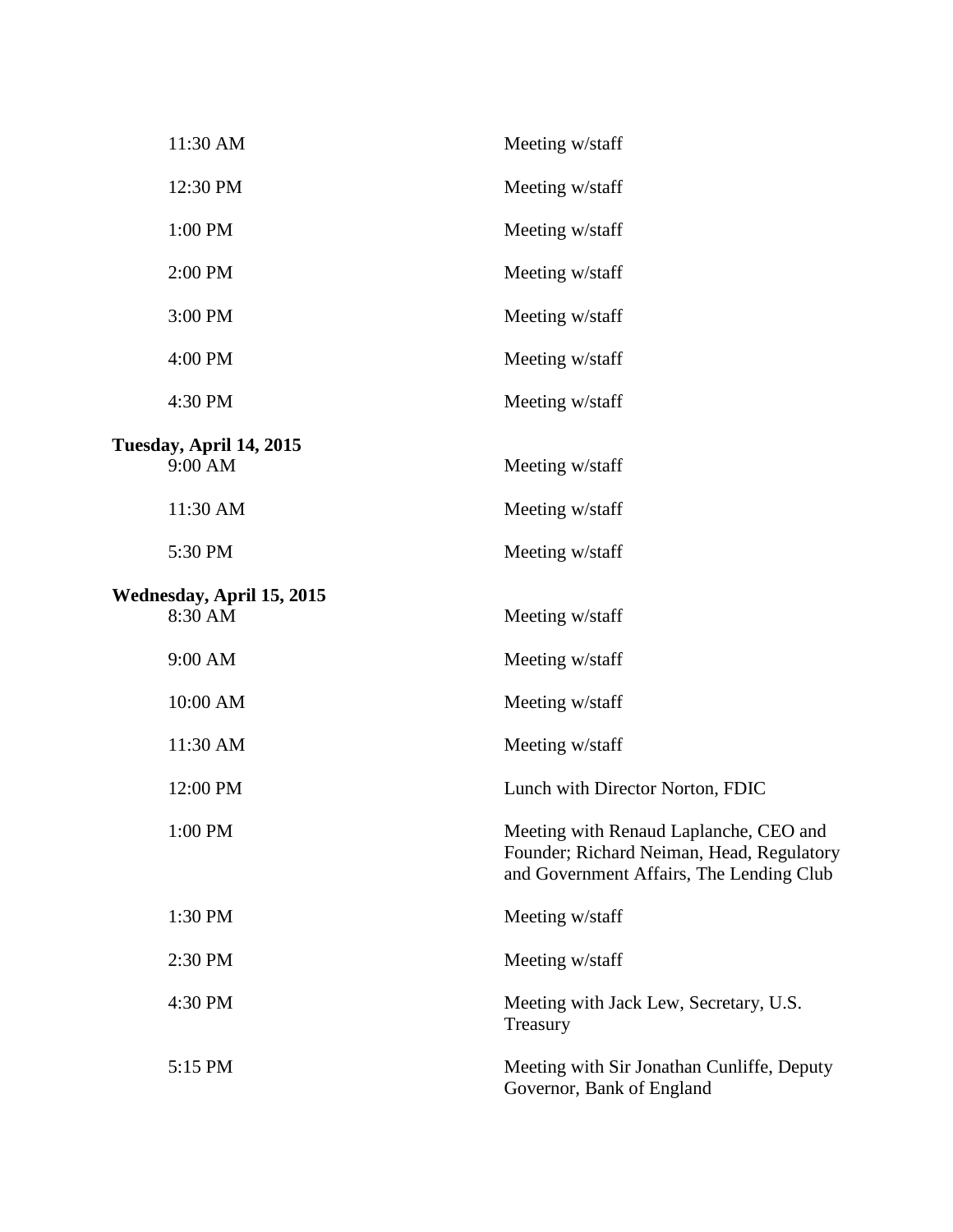| Thursday, April 16, 2015              |                                                                                                                                                                                                                                |
|---------------------------------------|--------------------------------------------------------------------------------------------------------------------------------------------------------------------------------------------------------------------------------|
| 8:00 AM                               | Breakfast with Stefan Ingves, Chairman of<br>the Basel Committee on Banking<br>Supervision and Governor of the Sveriges<br>Riksbank, Bank of International Settlement<br>(BIS)                                                 |
| $9:00$ am                             | Meeting with Masa Kono, Vice Chairman,<br>Japan Financial Services Agency (JFSA);<br>Rie Miyamoto, Executive Assistant to the<br>Minister of International Affairs; Hiroshi<br>Okada, Counselor (Finance), Embassy of<br>Japan |
| 10:00 AM                              | Meeting w/staff                                                                                                                                                                                                                |
| 10:30 AM                              | Meeting w/staff                                                                                                                                                                                                                |
| 11:00 AM                              | Meeting w/staff                                                                                                                                                                                                                |
| 11:30 AM                              | Meeting w/staff                                                                                                                                                                                                                |
| 12:00 PM                              | Lunch with Vice Chairman Hoenig, FDIC                                                                                                                                                                                          |
| 1:00 PM                               | Meeting w/staff                                                                                                                                                                                                                |
| 2:00 PM                               | Meeting w/staff                                                                                                                                                                                                                |
| 3:30 PM                               | Meeting with Mike Enzi, U.S. Senator                                                                                                                                                                                           |
| 4:30 PM                               | Meeting w/staff                                                                                                                                                                                                                |
| 5:00 pm                               | Meeting with Andrea Enria, Chairperson,<br>European Banking Authority in London                                                                                                                                                |
| 6:00 PM                               | Meeting w/staff                                                                                                                                                                                                                |
| Friday, April 17 <sup>th</sup> , 2015 |                                                                                                                                                                                                                                |
| 9:00 AM                               | Meeting w/staff                                                                                                                                                                                                                |
| 9:30 AM                               | Meeting w/staff                                                                                                                                                                                                                |
| 10:00 AM                              | Meeting with Hans Jörg Schelling;<br>Austrian Minister of Finance, Ewald                                                                                                                                                       |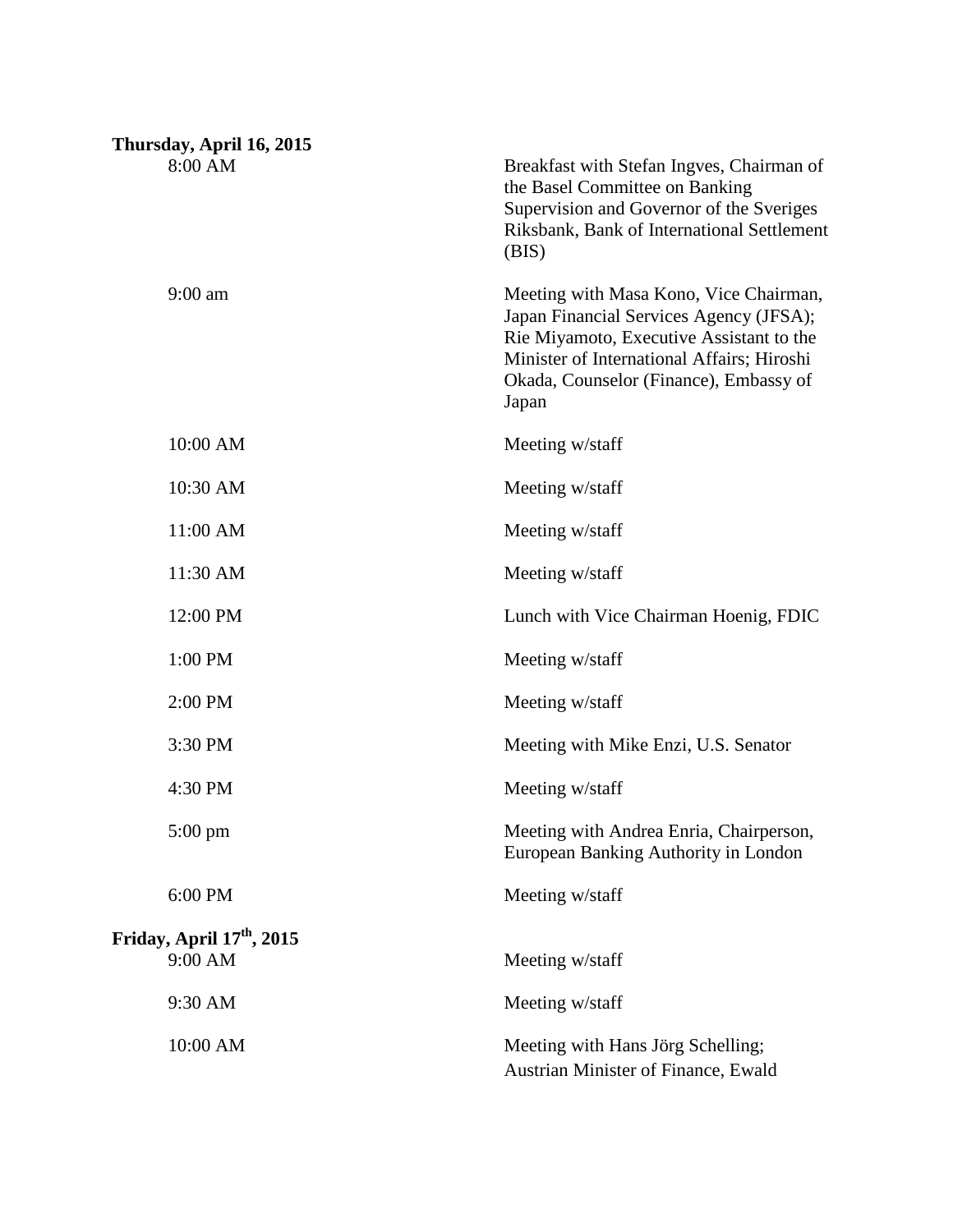|                                    | Nowotny, Governor of the Austrian<br><b>National Bank</b>                  |
|------------------------------------|----------------------------------------------------------------------------|
| 11:00 AM                           | Meeting with Elke Köenig, Chair, Single<br><b>Resolution Board, Europe</b> |
| 12:00 PM                           | Lunch with Elke Köenig, Chair, Single<br><b>Resolution Board, Europe</b>   |
| 1:30 PM                            | Attend: Regulatory Roundtable Meeting,<br><b>IMF</b> Headquarters          |
| $3:30 \text{ pm}$                  | Meeting with Axel Weber, Chairman, UBS                                     |
| $4:30 \text{ pm}$                  | Meeting with Arundhati Bhattacharya,<br>Chairperson, State Bank of India   |
| Monday, April 20, 2015<br>9:30 AM  | Meeting w/staff                                                            |
| 10:30 AM                           | Meeting w/staff                                                            |
| 11:00 AM                           | Meeting w/staff                                                            |
| 12:00 PM                           | Meeting w/staff                                                            |
| 12:30 PM                           | Meeting w/staff                                                            |
| 1:30 PM                            | Meeting w/staff                                                            |
| 2:00 PM                            | Meeting w/staff                                                            |
| 4:00 PM                            | Meeting w/staff                                                            |
|                                    |                                                                            |
| 4:30 PM                            | Meeting w/staff                                                            |
| Tuesday, April 21, 2015<br>8:00 AM | Attend Principals Meeting, Federal Reserve<br>Board                        |
| 10:00 AM                           | FDIC Board of Directors Meeting                                            |
| 12:00 PM                           | Lunch with Director Cordray, CFPB                                          |
| 1:00 PM                            | Meeting w/staff                                                            |
| 1:30 PM                            | Meeting w/staff                                                            |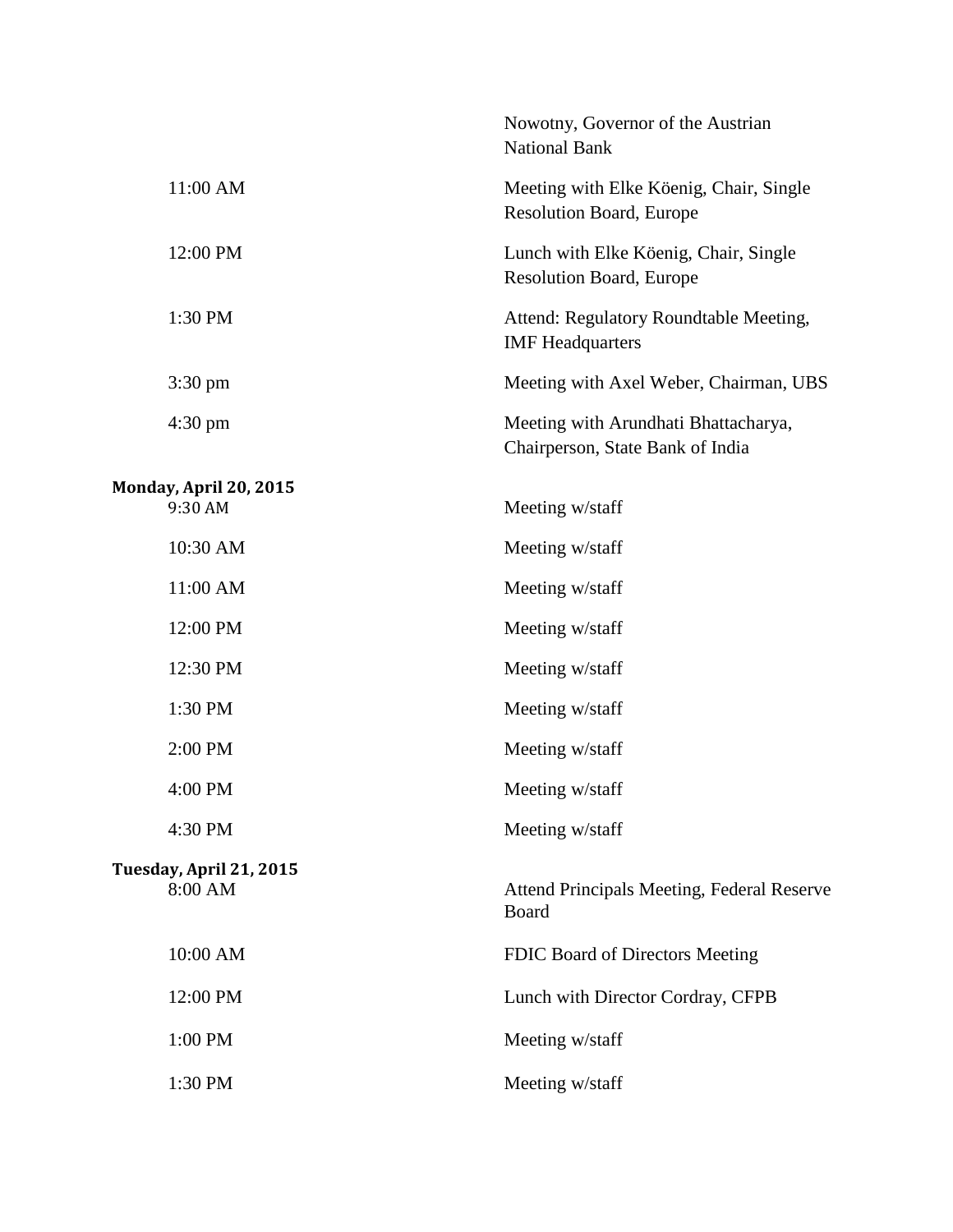| 2:00 PM                              | Meeting with Director Norton, FDIC                                  |
|--------------------------------------|---------------------------------------------------------------------|
| 3:00 PM                              | Meeting w/staff                                                     |
| 4:30 PM                              | Meeting w/staff                                                     |
| 5:00 PM                              | Meeting w/staff                                                     |
| Wednesday, April 22, 2015<br>8:30 AM | Meeting w/staff                                                     |
| 10:30 AM                             | Meeting with Joe Donnelly, U.S. Senator                             |
| 12:00 PM                             | Meeting w/staff                                                     |
| 2:30 PM                              | Meeting with Ben Sasse, U.S. Senator                                |
| 3:30 PM                              | Meeting w/staff                                                     |
| 4:00 PM                              | Meeting w/staff                                                     |
| 5:00 PM                              | Meeting w/staff                                                     |
| 5:30 PM                              | Meeting w/staff                                                     |
| Thursday, April 23, 2015<br>9:00 AM  | Remarks: CFPB-FDIC Youth Financial<br><b>Education Launch Event</b> |
| 10:00 AM                             | Meeting w/staff                                                     |
| 11:00 AM                             | Meeting with Vice Chairman Hoenig, FDIC                             |
| 12:00 PM                             | Meeting w/staff                                                     |
| 1:00 PM                              | Meeting w/staff                                                     |
| 3:30 PM                              | Meeting w/staff                                                     |
| 4:30 PM                              | Meeting w/staff                                                     |
| 5:00 PM                              | Meeting w/staff                                                     |
| Friday, April 24, 2015<br>10:00 AM   | Meeting w/staff                                                     |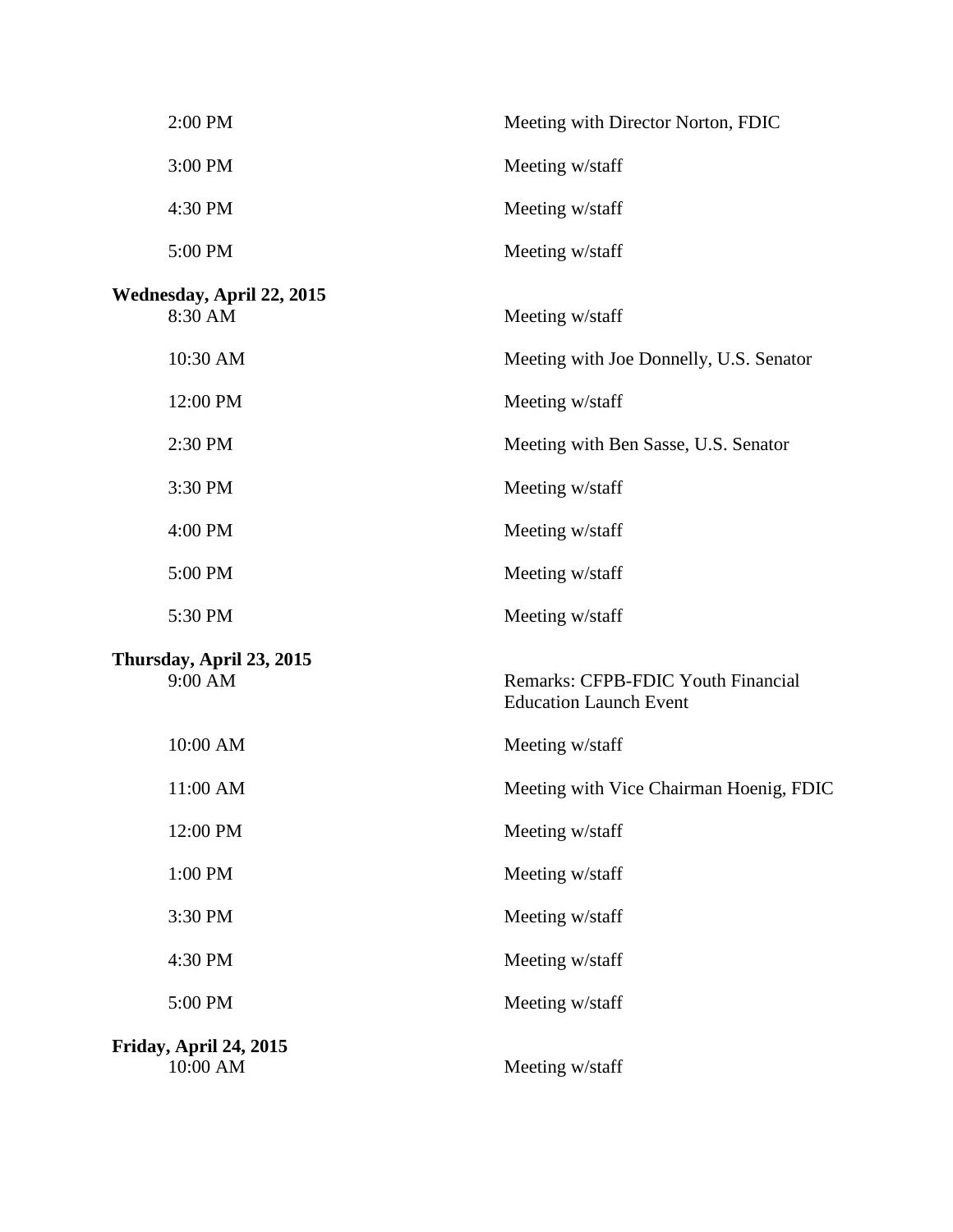| 11:00 AM                             | Meeting w/staff                                                                                                                     |
|--------------------------------------|-------------------------------------------------------------------------------------------------------------------------------------|
| 12:00 PM                             | Lunch with Sarah Bloom Raskin, Deputy<br>Secretary, U.S. Treasury                                                                   |
| 1:00 PM                              | Meeting w/staff                                                                                                                     |
| 1:30 PM                              | Meeting w/staff                                                                                                                     |
| 2:00 PM                              | Meeting w/staff                                                                                                                     |
| 3:00 PM                              | Meeting w/staff                                                                                                                     |
| 4:00 PM                              | Meeting w/staff                                                                                                                     |
| 4:30 PM                              | Meeting w/staff                                                                                                                     |
| 5:00 PM                              | Meeting w/staff                                                                                                                     |
| 5:30 PM                              | Meeting w/staff                                                                                                                     |
| Monday, April 27, 2015<br>9:00 AM    | Meeting with Tom Turner, Chairman and<br>CEO, First State Bank                                                                      |
| 10:30 AM                             | Meeting w/staff                                                                                                                     |
| 11:30 AM                             | Meeting w/staff                                                                                                                     |
| 1:00 PM                              | Attend: Financial and Banking Information<br><b>Infrastructure Committee Senior Leaders'</b><br>Luncheon and Meeting, U.S. Treasury |
| Tuesday, April 28, 2015<br>1:00 PM   | Meeting with European Union Single<br><b>Resolution Board Members and Senior</b><br>Staff, Brussels, Belgium                        |
| Wednesday, April 29, 2015<br>5:00 PM | Meeting w/staff                                                                                                                     |
| Thursday, April 30, 2015<br>10:00 AM | Meeting w/staff                                                                                                                     |
| 12:00 PM                             | Lunch with Dan Tarullo, Governor, FRB                                                                                               |
| 1:30 PM                              | Meeting w/ Director Norton, FDIC                                                                                                    |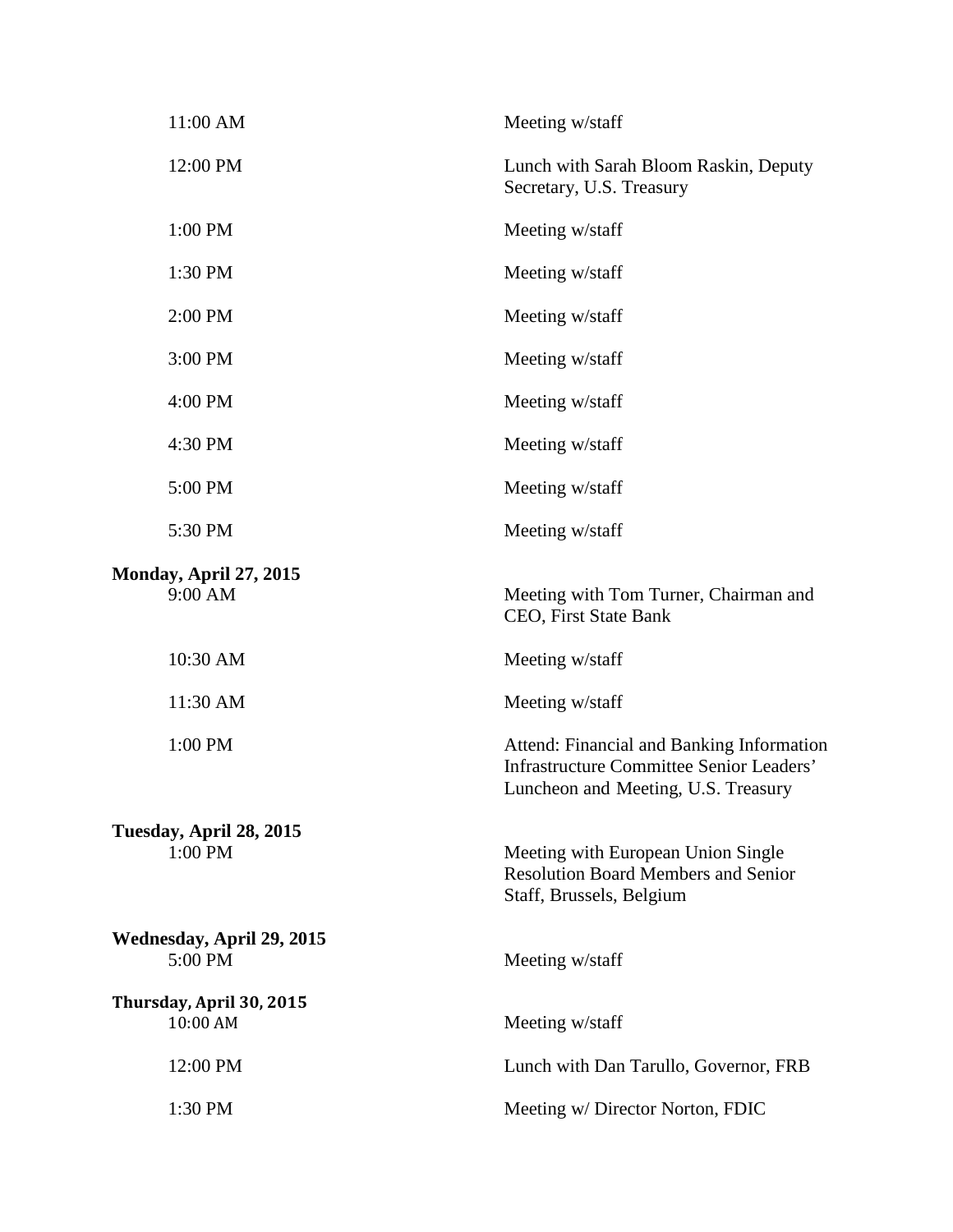| 2:15 PM | <b>Remarks: ICBA Washington Policy Summit</b>                   |
|---------|-----------------------------------------------------------------|
| 5:00 PM | Meeting with Randy Neugebauer, U.S.<br>House of Representatives |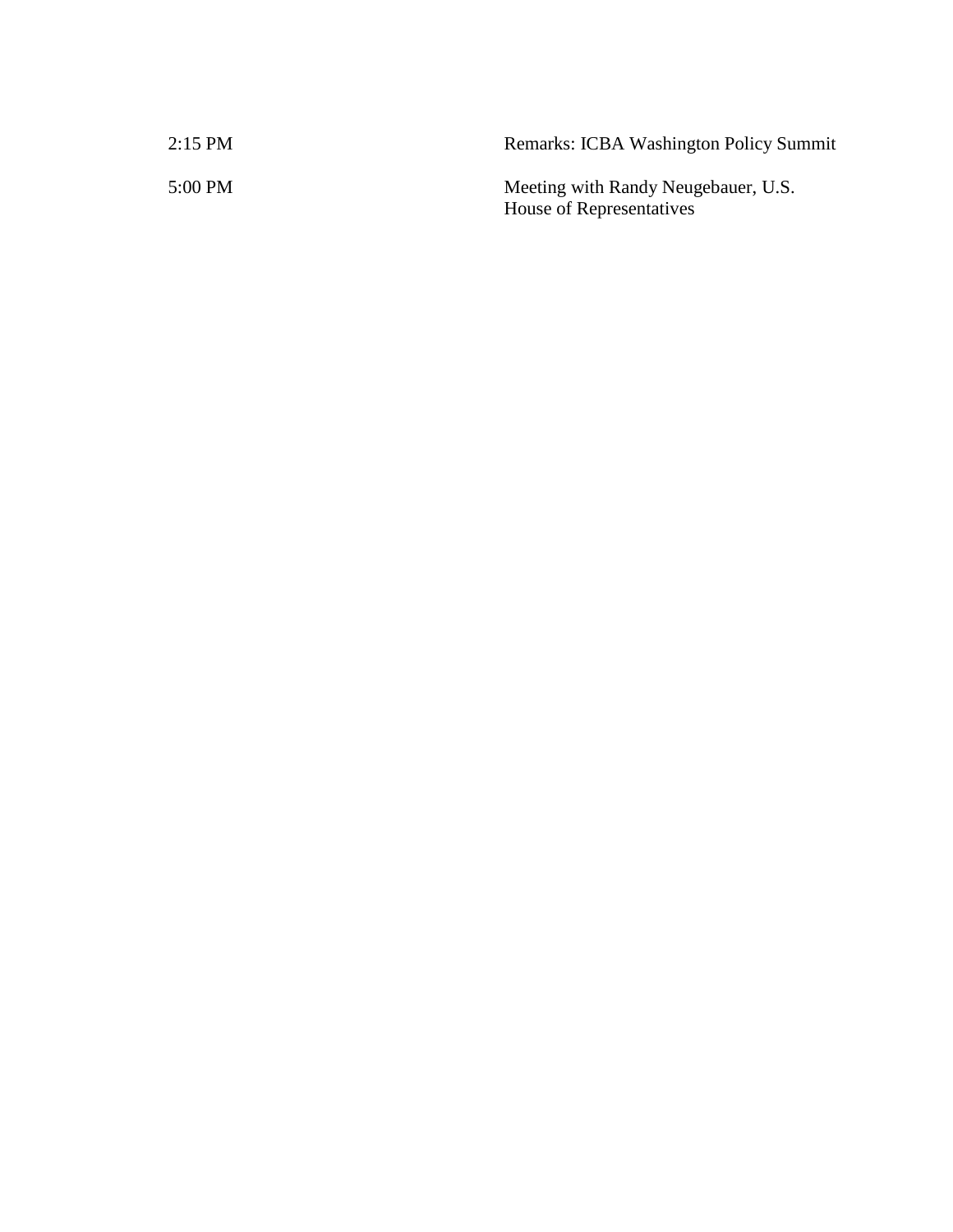## **Chairman's Schedule May 2015**

| <b>Friday, May 1, 2015</b><br>11:00 AM | Meeting w/staff                                                                                                                     |
|----------------------------------------|-------------------------------------------------------------------------------------------------------------------------------------|
| 11:30 AM                               | Meeting w/staff                                                                                                                     |
| 12:00 PM                               | Lunch with Vice Chairman Hoenig, FDIC                                                                                               |
| 1:00 PM                                | Meeting w/staff                                                                                                                     |
| 2:00 PM                                | Meeting w/staff                                                                                                                     |
| 2:30 PM                                | Meeting w/staff                                                                                                                     |
| 3:00 PM                                | Meeting w/staff                                                                                                                     |
| 4:30 PM                                | Meeting w/staff                                                                                                                     |
| <b>Monday, May 4, 2015</b><br>All Day  | Attend: Interagency Outreach Meeting on<br>the Economic Growth and Regulatory<br>Paperwork Reduction Act (EGRPRA),<br><b>Boston</b> |
| <b>Tuesday, May 5, 2015</b><br>8:00 AM | Breakfast with Terry Haines, Counselor to<br>the Chief Executive Officer, Potomac<br><b>Research Group</b>                          |
| 12:00 PM                               | Lunch with Janet Yellen, Chair, FRB and<br>Comptroller Curry, OCC                                                                   |
| 3:30 PM                                | Meeting w/staff                                                                                                                     |
| 4:30 PM                                | Meeting w/staff                                                                                                                     |
| Wednesday, May 6, 2015<br>10:00 AM     | Meeting with Ben White, Chief Economic<br>Correspondent, Politico, New York                                                         |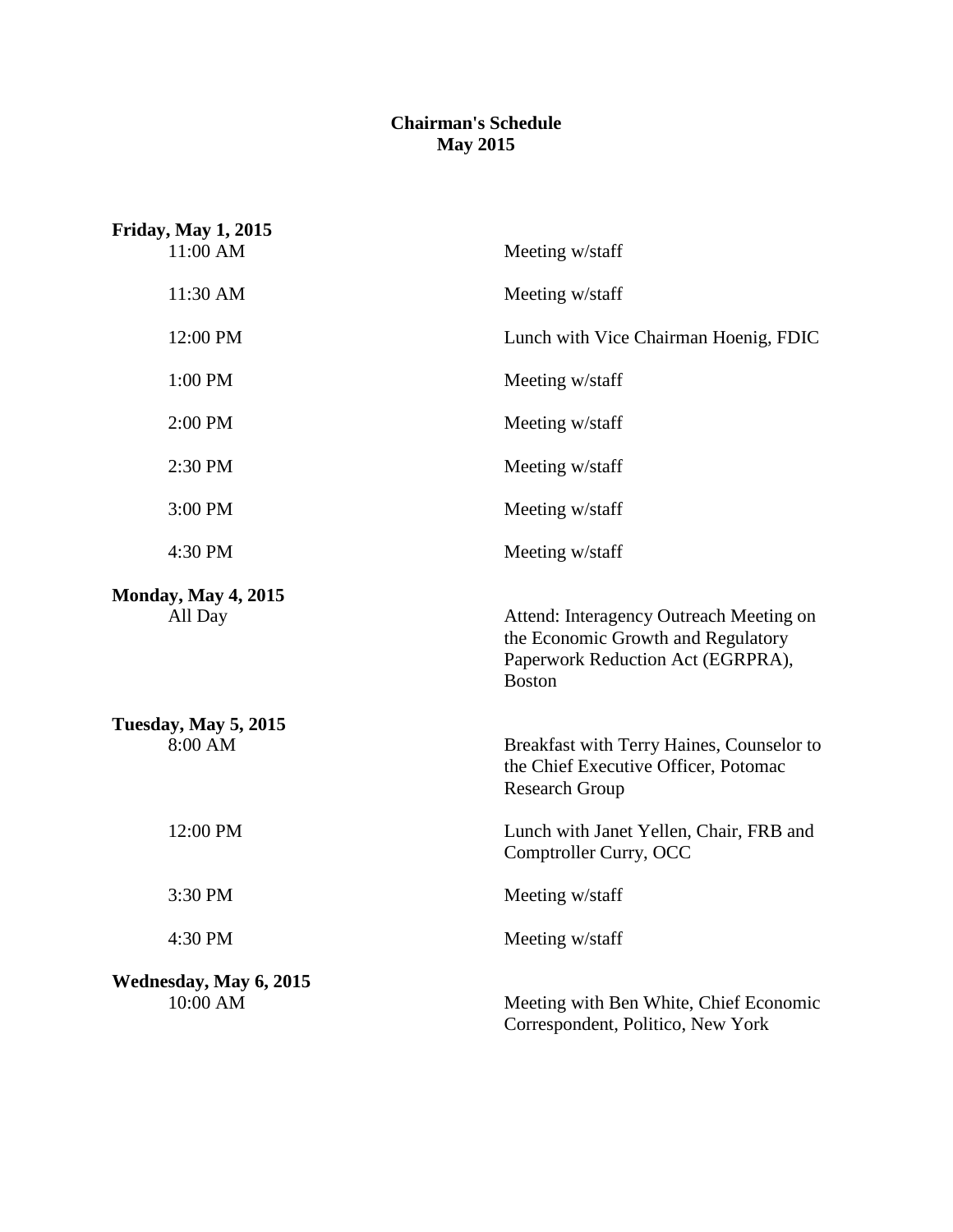| 1:00 PM                    | Lunch with David Reilly Co-Editor and<br>John Carney, Reporter, Heard on The Street,<br><b>Wall Street Journal</b>                                                                             |
|----------------------------|------------------------------------------------------------------------------------------------------------------------------------------------------------------------------------------------|
| 3:00 PM                    | Meeting with Teresa Tritch, New York<br>Times                                                                                                                                                  |
| 4:30 PM                    | Meeting with Peter Eavis, Reporter, New<br><b>York Times</b>                                                                                                                                   |
| Thursday, May 7, 2015      |                                                                                                                                                                                                |
| 8:00 AM                    | Breakfast with Anat Admati, Professor of<br>Finance and Economics, Stanford<br>University                                                                                                      |
| 9:00 AM                    | Meeting w/staff                                                                                                                                                                                |
| 9:30 AM                    | Meeting with Victoria McGrane, Reporter,<br><b>Wall Street Journal</b>                                                                                                                         |
| 11:00 AM                   | Meeting with Director Norton, FDIC                                                                                                                                                             |
| 11:30 AM                   | Meeting with Antonio Weiss, Counselor to<br>the Secretary; Timothy Bowler, Counselor<br>for Domestic Finance; and Kent Hiteshew,<br>Director for Government Financial Policy,<br>U.S. Treasury |
| 12:30 PM                   | Lunch with Nathan Sheets, Under Secretary,<br>U.S. Treasury                                                                                                                                    |
| 2:15 PM                    | Meeting with Tim Scott, U.S. Senator                                                                                                                                                           |
| 3:30 PM                    | Meeting w/staff                                                                                                                                                                                |
| 4:00 PM                    | Meeting w/staff                                                                                                                                                                                |
| 4:30 PM                    | Meeting w/staff                                                                                                                                                                                |
| 5:00 PM                    | Meeting with James Gorman, CEO, Morgan<br>Stanley                                                                                                                                              |
| <b>Friday, May 8, 2015</b> |                                                                                                                                                                                                |
| 10:00 AM                   | Meeting w/staff                                                                                                                                                                                |
| 11:00 AM                   | Meeting w/staff                                                                                                                                                                                |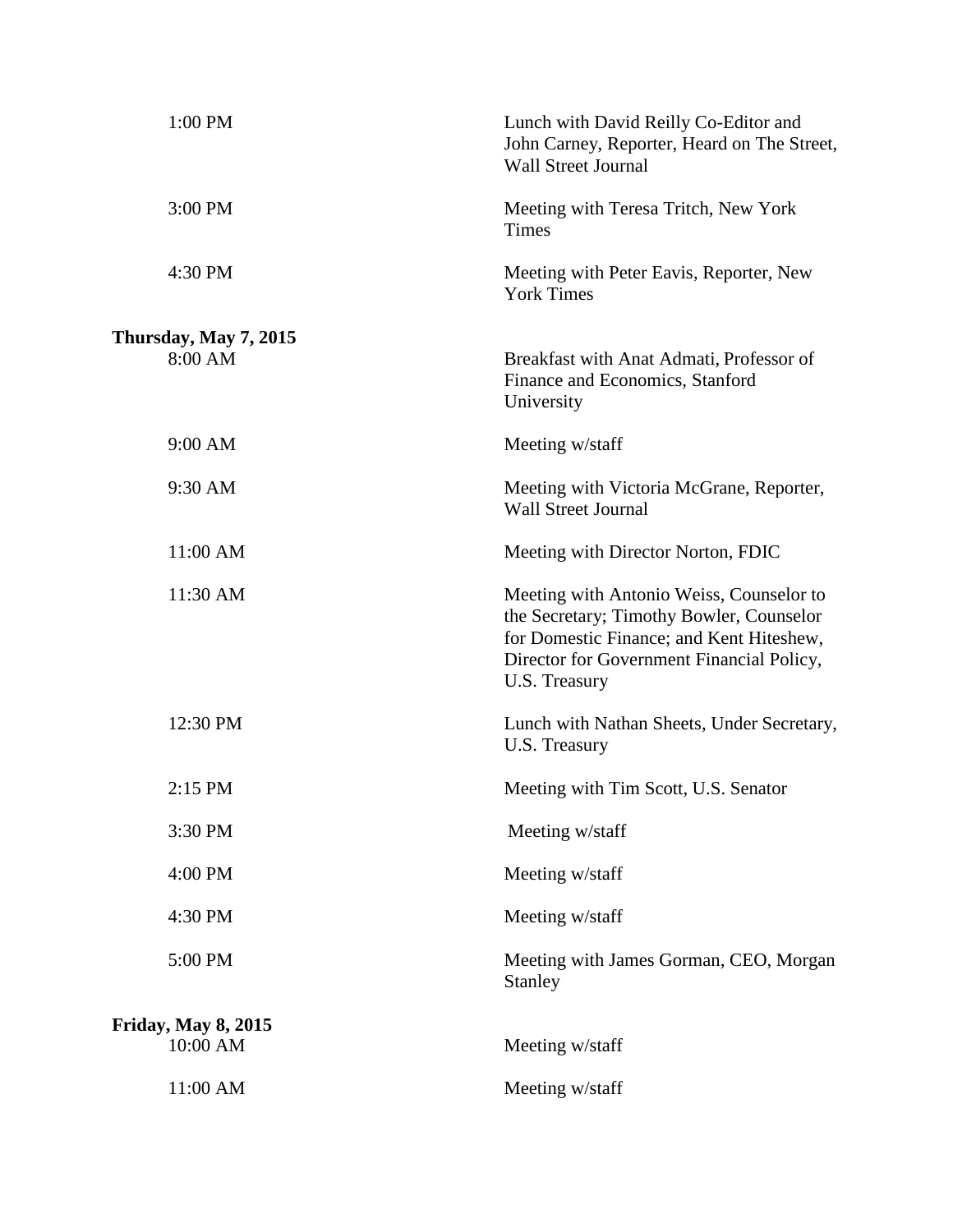| 12:00 PM                                | Lunch with Steve Harris, Public<br><b>Company Accounting Oversight Board</b><br>(PCAOB)                                                         |
|-----------------------------------------|-------------------------------------------------------------------------------------------------------------------------------------------------|
| 1:00 PM                                 | Meeting w/staff                                                                                                                                 |
| 2:00 PM                                 | Meeting w/staff                                                                                                                                 |
| 2:30 PM                                 | Meeting w/staff                                                                                                                                 |
| 3:00 PM                                 | Meeting w/staff                                                                                                                                 |
| 3:30 PM                                 | Meeting w/staff                                                                                                                                 |
| 4:00 PM                                 | Meeting w/staff                                                                                                                                 |
| 5:00 PM                                 | Meeting w/staff                                                                                                                                 |
| <b>Monday, May 11, 2015</b><br>9:30 AM  | Meeting w/staff                                                                                                                                 |
| 10:00 AM                                | Meeting w/staff                                                                                                                                 |
| 10:30 AM                                | Meeting w/staff                                                                                                                                 |
| 12:00 PM                                | Lunch with John Dugan, Partner, Covington<br>and Burling LLP                                                                                    |
| 3:00 PM                                 | Meeting w/staff                                                                                                                                 |
| 3:30 PM                                 | Meeting with Travis Plunkett, Senior<br>Director; Susan Weinstock, Director; and<br>Thaddeus King, Officer, The Pew Charitable<br><b>Trusts</b> |
| 5:00 PM                                 | Meeting with Mike Rounds, U.S. Senator                                                                                                          |
| 6:00 PM                                 | Meeting w/staff                                                                                                                                 |
| <b>Tuesday, May 12, 2015</b><br>9:00 AM | Meeting w/staff                                                                                                                                 |
| 10:00 AM                                | Meeting w/staff                                                                                                                                 |
|                                         |                                                                                                                                                 |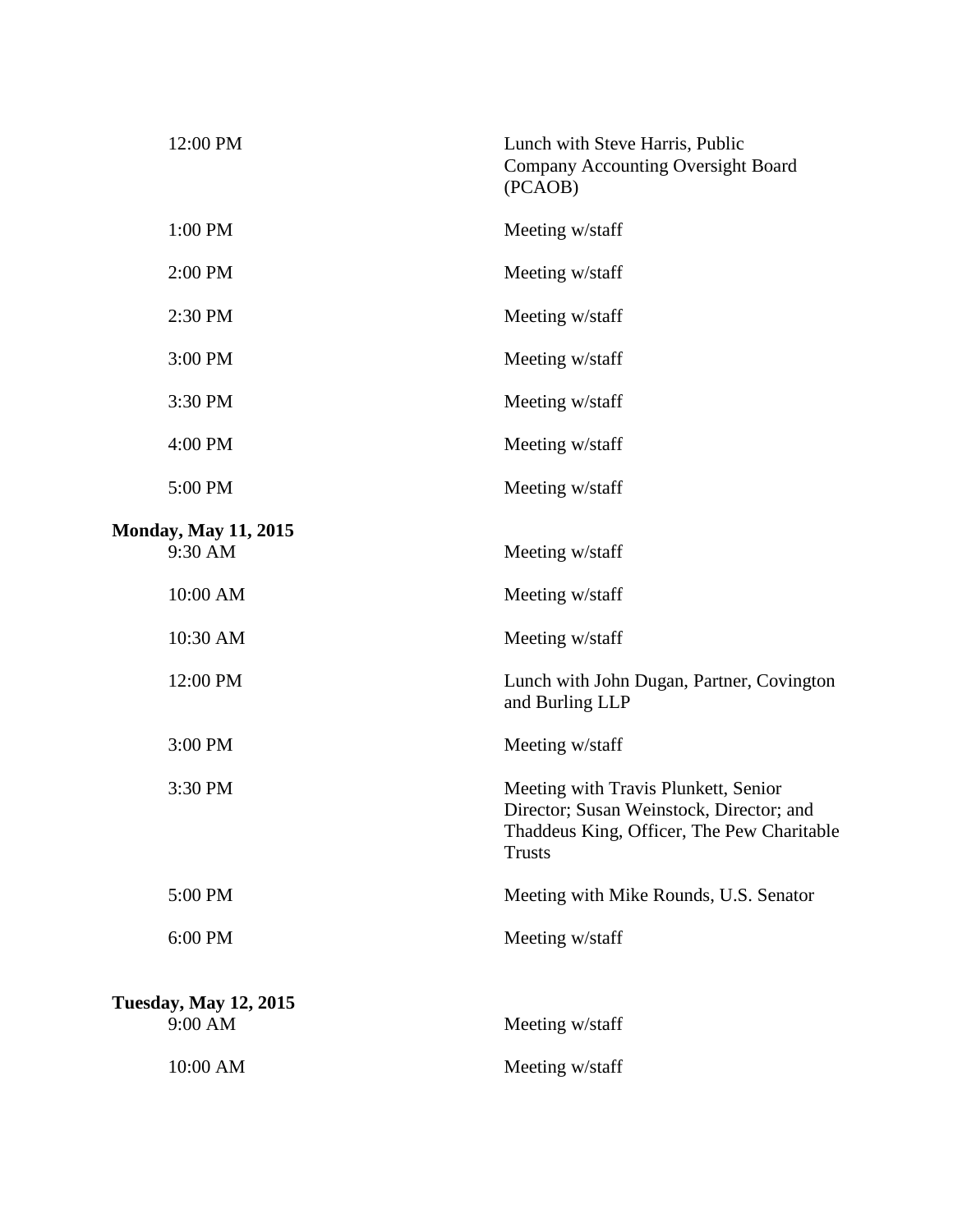| 12:00 PM                                 | Luncheon Keynote Remarks: Peterson<br><b>Institute for International Economics</b><br>Washington, D.C.            |
|------------------------------------------|-------------------------------------------------------------------------------------------------------------------|
| 3:00 PM                                  | Meeting w/staff                                                                                                   |
| 3:30 PM                                  | Meeting w/staff                                                                                                   |
| 4:00 PM                                  | Meeting w/staff                                                                                                   |
| 4:30 PM                                  | Meeting w/staff                                                                                                   |
| Wednesday, May 13, 2015<br>8:30 AM       | Meeting w/staff                                                                                                   |
| 9:00 AM                                  | Meeting w/staff                                                                                                   |
| 10:00 AM                                 | Meeting with Director Norton, FDIC                                                                                |
| 10:30 AM                                 | Meeting w/staff                                                                                                   |
| 11:00 AM                                 | Meeting w/staff                                                                                                   |
| 12:00 PM                                 | Lunch with Ben Bernanke, Former<br>Chairman, FRB                                                                  |
| 1:30 PM                                  | Meeting w/staff                                                                                                   |
| 2:00 PM                                  | Meeting with Vice Chairman Hoenig, FDIC                                                                           |
| 3:00 PM                                  | Meeting w/staff                                                                                                   |
| 3:30 PM                                  | Meeting w/staff                                                                                                   |
| 5:15 PM                                  | Meeting with French Hill, U.S.                                                                                    |
| <b>Thursday, May 14, 2015</b><br>9:00 AM | Congressman<br>Meeting w/staff                                                                                    |
| 10:30 AM                                 | International Monetary Fund (IMF)<br><b>Remarks: Michel Camdessus Central</b><br>Banking Lecture, Washington D.C. |
| 12:30 PM                                 | Meeting w/staff                                                                                                   |
| 1:00 PM                                  | Meeting w/staff                                                                                                   |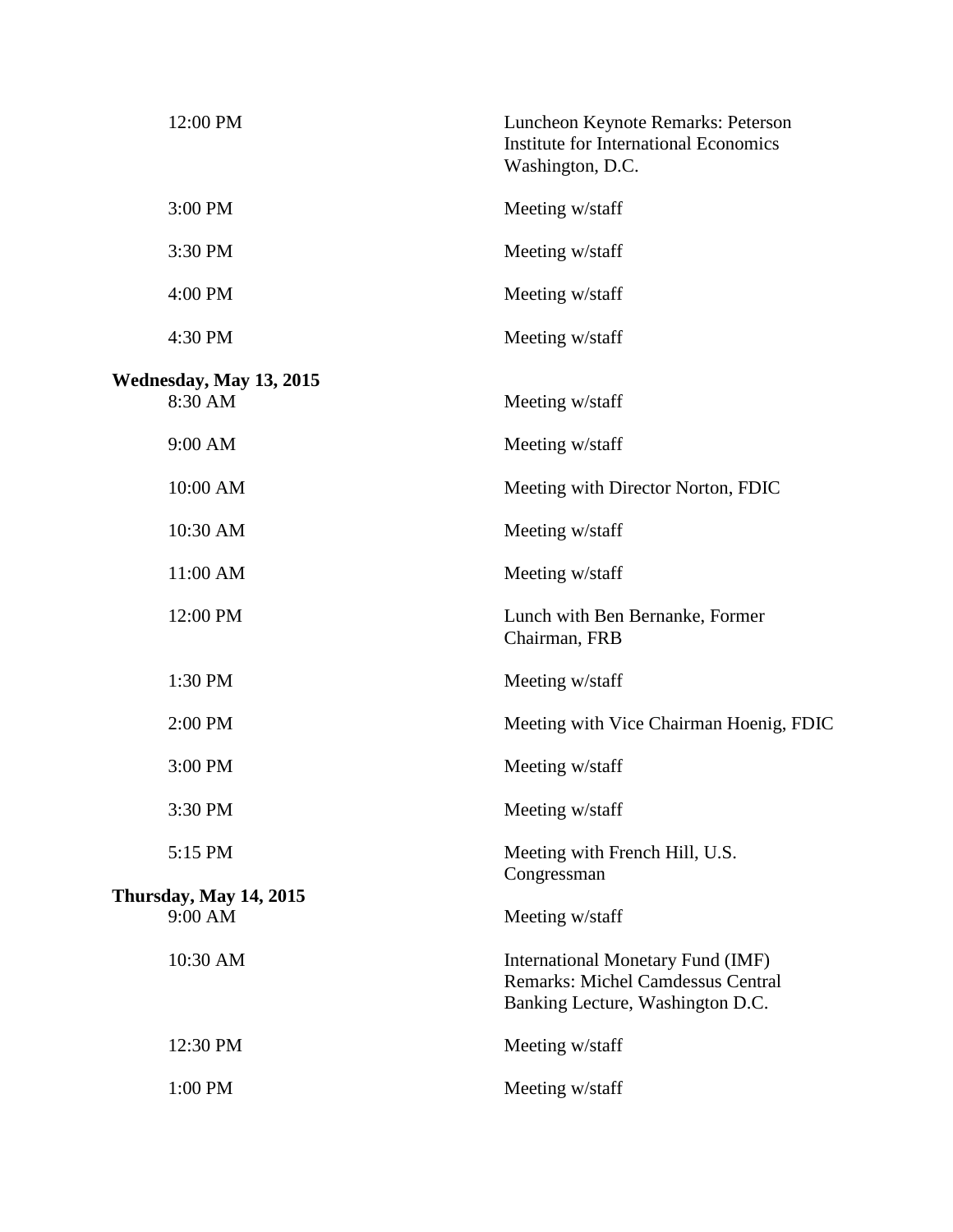| 2:30 PM                      | Meeting w/staff                                                                             |
|------------------------------|---------------------------------------------------------------------------------------------|
| 3:30 PM                      | Meeting w/staff                                                                             |
| 4:30 PM                      | Meeting w/staff                                                                             |
| 5:00 PM                      | Meeting w/staff                                                                             |
| 6:00 PM                      | Attend: FDIC Advisory Committee on<br><b>Economic Inclusion Reception</b>                   |
| <b>Friday, May 15, 2015</b>  |                                                                                             |
| 8:45 AM                      | Attend: FDIC Advisory Committee on<br><b>Economic Inclusion Meeting</b>                     |
| 3:30 PM                      | Meeting w/staff                                                                             |
| 4:00 PM                      | Meeting with Drew J. Breakspear,<br>Commissioner, Florida Office of Financial<br>Regulation |
| 5:00 PM                      | Meeting w/staff                                                                             |
| <b>Monday, May 18, 2015</b>  |                                                                                             |
| 10:00 AM                     | Meeting w/staff                                                                             |
| 10:30 AM                     | Meeting w/staff                                                                             |
| 11:30 AM                     | Meeting with Hisakazu Mizushima,<br>President and CEO, Nikkin                               |
| 12:30 PM                     | Lunch with Comptroller Curry, OCC                                                           |
| 2:30 PM                      | Meeting w/staff                                                                             |
| 3:30 PM                      | Meeting w/staff                                                                             |
| 4:00 PM                      | Meeting w/staff                                                                             |
| 5:30 PM                      | Meeting with Jack Lew, Secretary, U.S.<br>Treasury                                          |
| <b>Tuesday, May 19, 2015</b> |                                                                                             |
| 9:30 AM                      | Meeting w/staff                                                                             |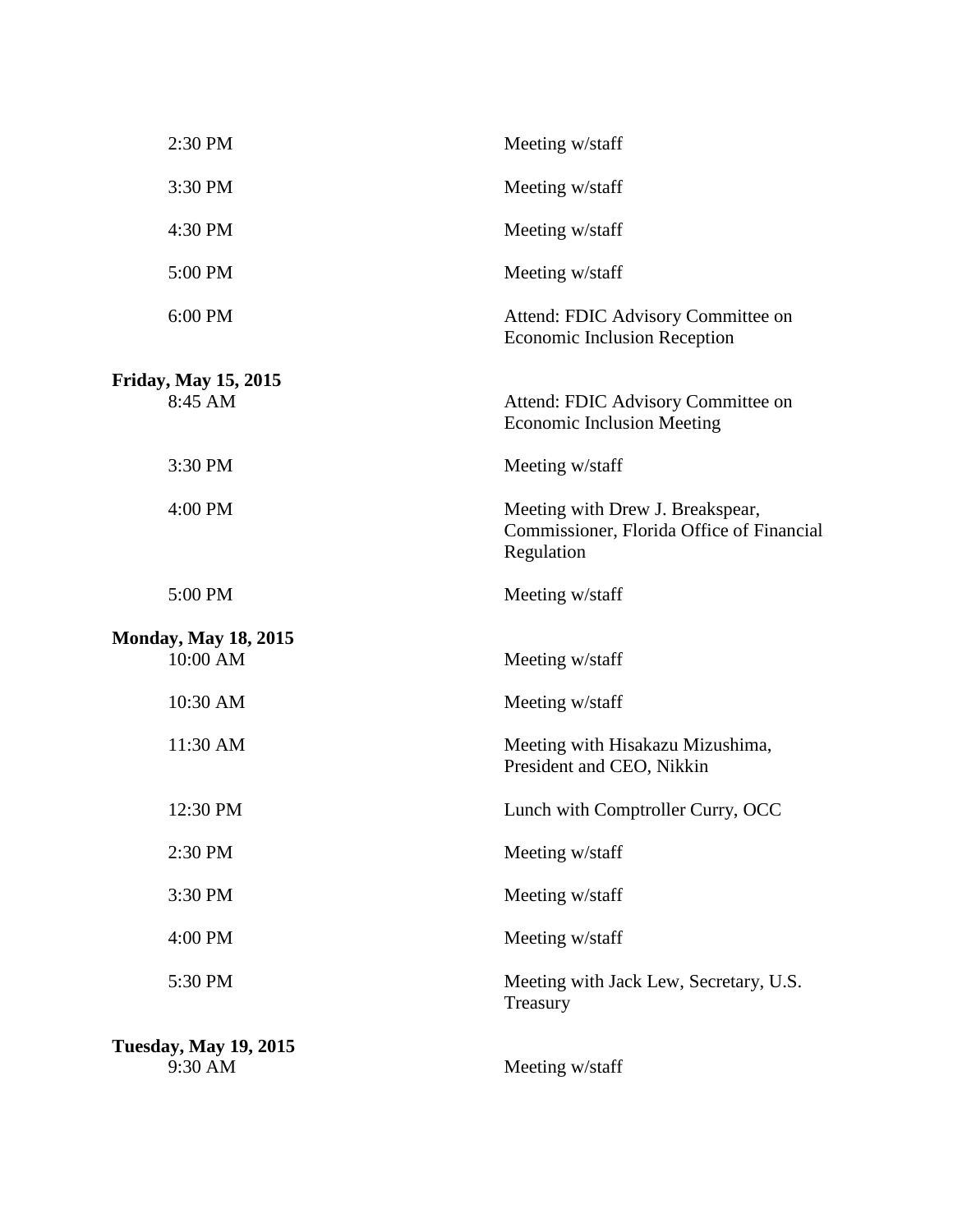| 10:00 AM                       | Meeting w/staff                                                                                                                                                                                 |
|--------------------------------|-------------------------------------------------------------------------------------------------------------------------------------------------------------------------------------------------|
| 11:00 AM                       | Meeting with Vice Chairman Hoenig, FDIC                                                                                                                                                         |
| 12:00 PM                       | Lunch with Director Cordray, CFPB                                                                                                                                                               |
| 1:30 PM                        | <b>Attend: Financial Stability Oversight</b><br>Council Annual Report Meeting, U.S.<br>Treasury                                                                                                 |
| <b>Wednesday, May 20, 2015</b> |                                                                                                                                                                                                 |
| 12:00 PM                       | Meeting with Mario Dragi, President,<br>European Central Bank (ECB), Frankfurt,<br>Germany                                                                                                      |
| 12:30 PM                       | Meeting with Danièle Nouy, Chair; Sabine<br>Lautenschläger, Vice-Chair & Member of<br>European Central Bank Executive Board,<br>Single Supervisory Mechanism (SSM)<br>Board, Frankfurt, Germany |
| 2:30 PM                        | Meeting with Vitor Constâncio, Vice<br>President, European Central Bank (ECB),<br>Frankfurt, Germany                                                                                            |
| 6:30 PM                        | Meeting with Dr. Herbert Walter, Chairman<br>of the Management Board, Financial Market<br>Stabilization (FMSA), Frankfurt, Germany                                                              |
| <b>Thursday, May 21, 2015</b>  |                                                                                                                                                                                                 |
| 2:30 PM                        | Meeting with Members of Risk<br><b>Management Association Community Bank</b><br>Council                                                                                                         |
| 3:30 PM                        | Meeting w/staff                                                                                                                                                                                 |
| 4:30 PM                        | Meeting w/staff                                                                                                                                                                                 |
| 5:00 PM                        | Meeting w/staff                                                                                                                                                                                 |
| 5:30 PM                        | Meeting w/staff                                                                                                                                                                                 |
| <b>Friday, May 22, 2015</b>    |                                                                                                                                                                                                 |
| 8:00 AM                        | Meeting with Governor Tarullo, FRB and<br>Comptroller Curry, OCC                                                                                                                                |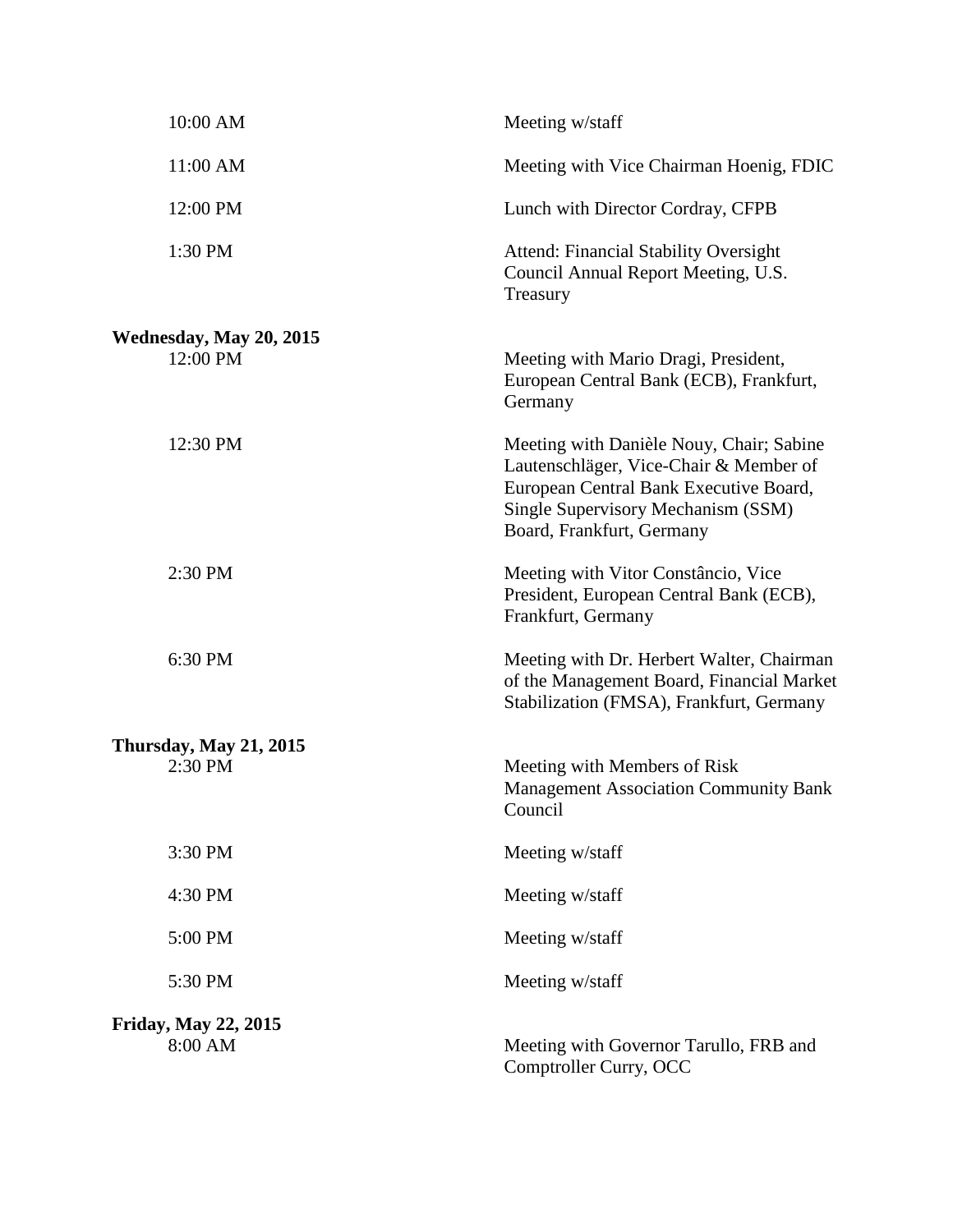| 9:30 AM                                 | Interagency Principals' (FDIC/FRB)<br>Resolution Meeting: FRB, Washington,<br>D.C. |
|-----------------------------------------|------------------------------------------------------------------------------------|
| 11:30 AM                                | Meeting w/staff                                                                    |
| 12:30 PM                                | Meeting w/staff                                                                    |
| 1:30 PM                                 | Meeting w/staff                                                                    |
| 2:00 PM                                 | Meeting w/staff                                                                    |
| 2:30 PM                                 | Meeting w/staff                                                                    |
| 3:30 PM                                 | Meeting w/staff                                                                    |
| <b>Monday, May 25, 2015</b><br>Holiday  |                                                                                    |
| <b>Tuesday, May 26, 2015</b><br>9:00 AM | Meeting w/staff                                                                    |
| 9:30 AM                                 | Meeting w/staff                                                                    |
| 10:30 AM                                | Meeting w/staff                                                                    |
| 12:00 PM                                | Lunch with Josè María Roldán, Chairman<br>and CEO, Spanish Banking Association     |
| 1:30 PM                                 | Meeting w/staff                                                                    |
| 2:00 PM                                 | Meeting w/staff                                                                    |
| 3:00 PM                                 | Meeting w/staff                                                                    |
| 3:30 PM                                 | Meeting w/staff                                                                    |
| 4:45 PM                                 | Meeting w/staff                                                                    |
| Wednesday, May 27, 2015<br>8:30 PM      | Meeting w/staff                                                                    |
| 10:30 PM                                | FDIC Quarterly Banking Profile Press<br>Conference                                 |
| 1:30 PM                                 | Meeting w/staff                                                                    |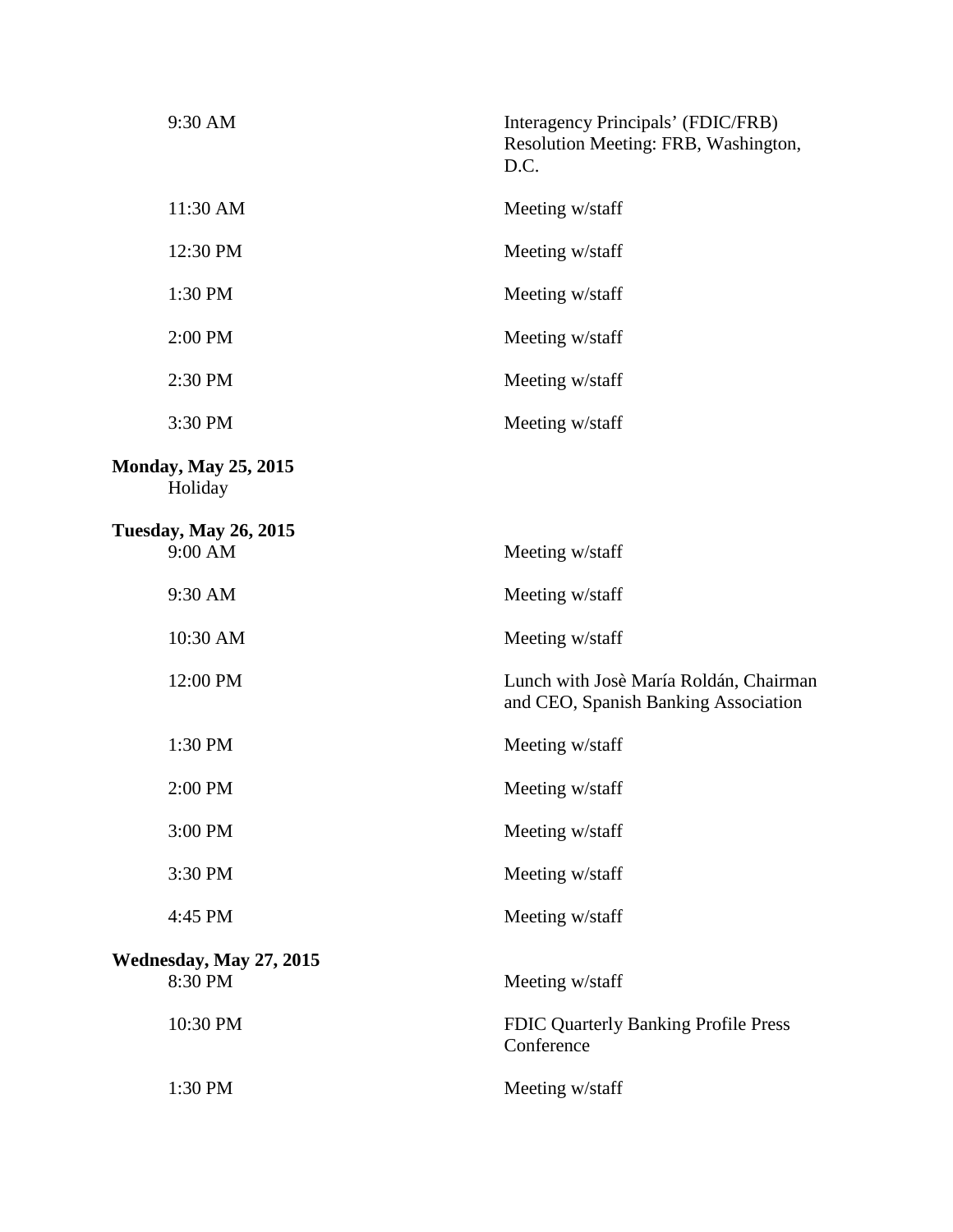| 2:00 PM                                 | Meeting w/staff                                                                                                |
|-----------------------------------------|----------------------------------------------------------------------------------------------------------------|
| 2:30 PM                                 | Meeting w/staff                                                                                                |
| 3:30 PM                                 | Meeting w/staff                                                                                                |
| 4:00 PM                                 | Meeting w/staff                                                                                                |
| 4:30 PM                                 | Meeting w/staff                                                                                                |
| Thursday, May 28, 2015<br>8:30 AM       | Breakfast with Jim Wigand, Partner and Jim<br>Millstein, Founder, Millstein & Company<br><b>Advisory Group</b> |
| 9:30 AM                                 | Meeting w/staff                                                                                                |
| 10:00 AM                                | Meeting w/staff                                                                                                |
| 11:30 AM                                | Meeting with Colleen Kelly, President,<br><b>NTEU</b>                                                          |
| 12:00 PM                                | Lunch with Director Norton, FDIC                                                                               |
| 1:00 PM                                 | Meeting w/staff                                                                                                |
| 2:00 PM                                 | Meeting w/staff                                                                                                |
| 2:30 PM                                 | Meeting w/staff                                                                                                |
| 3:00 PM                                 | Meeting w/staff                                                                                                |
| 4:00 PM                                 | Meeting w/staff                                                                                                |
| 4:30 PM                                 | Meeting w/staff                                                                                                |
| <b>Friday, May 29, 2015</b><br>10:00 AM | Meeting w/staff                                                                                                |
| 10:30 AM                                | Meeting w/staff                                                                                                |
| 11:00 AM                                | Meeting w/staff                                                                                                |
| 12:00 PM                                | Lunch with Sarah Bloom Raskin, Deputy<br>Secretary, U.S. Treasury                                              |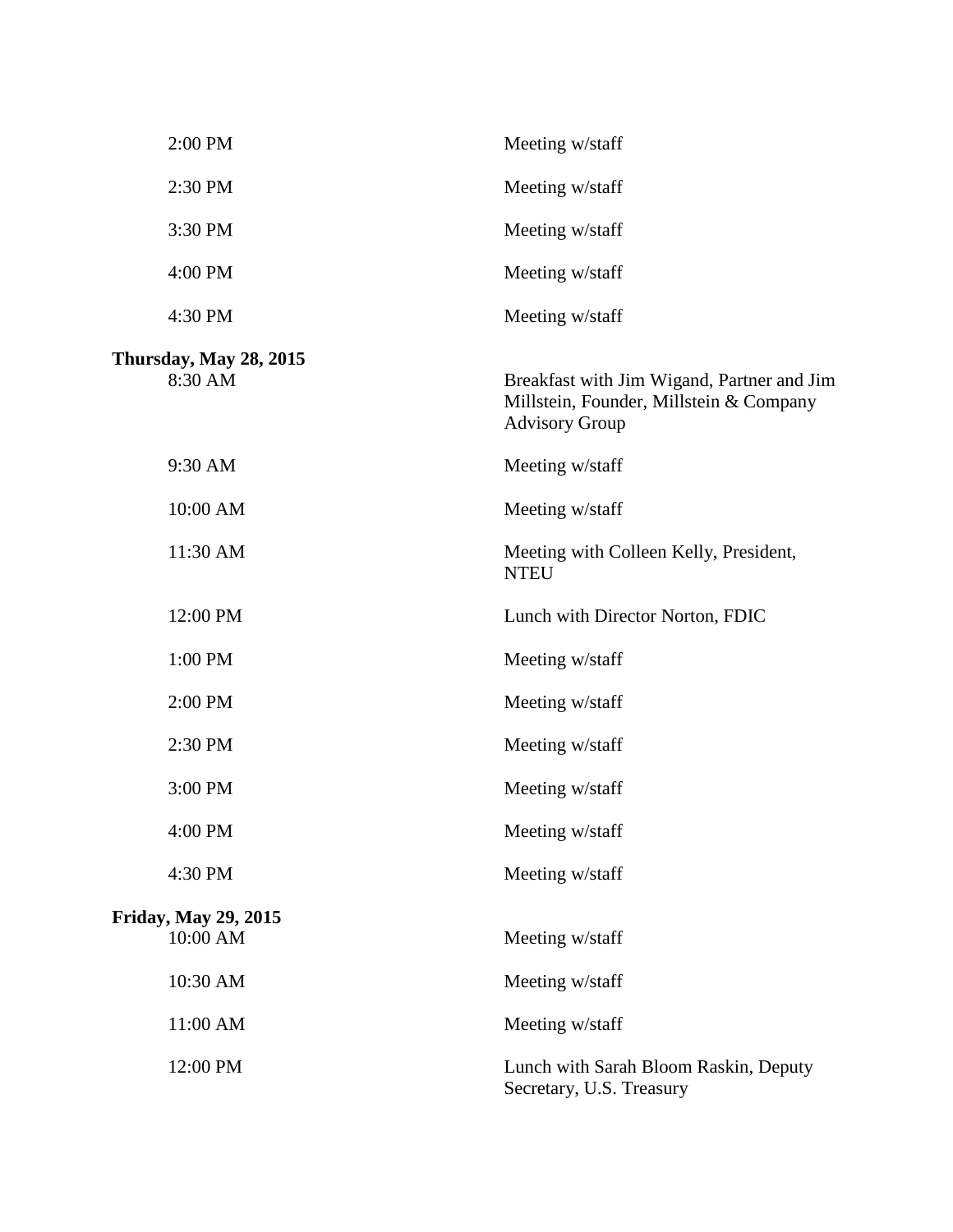| 1:00 PM   | Interview with American Banker |
|-----------|--------------------------------|
| $2:00$ PM | Meeting w/staff                |
| $2:30$ PM | Meeting w/staff                |
| 3:00 PM   | Meeting w/staff                |
| 3:30 PM   | Meeting w/staff                |
| 4:00 PM   | Meeting w/staff                |
| 4:30 PM   | Meeting w/staff                |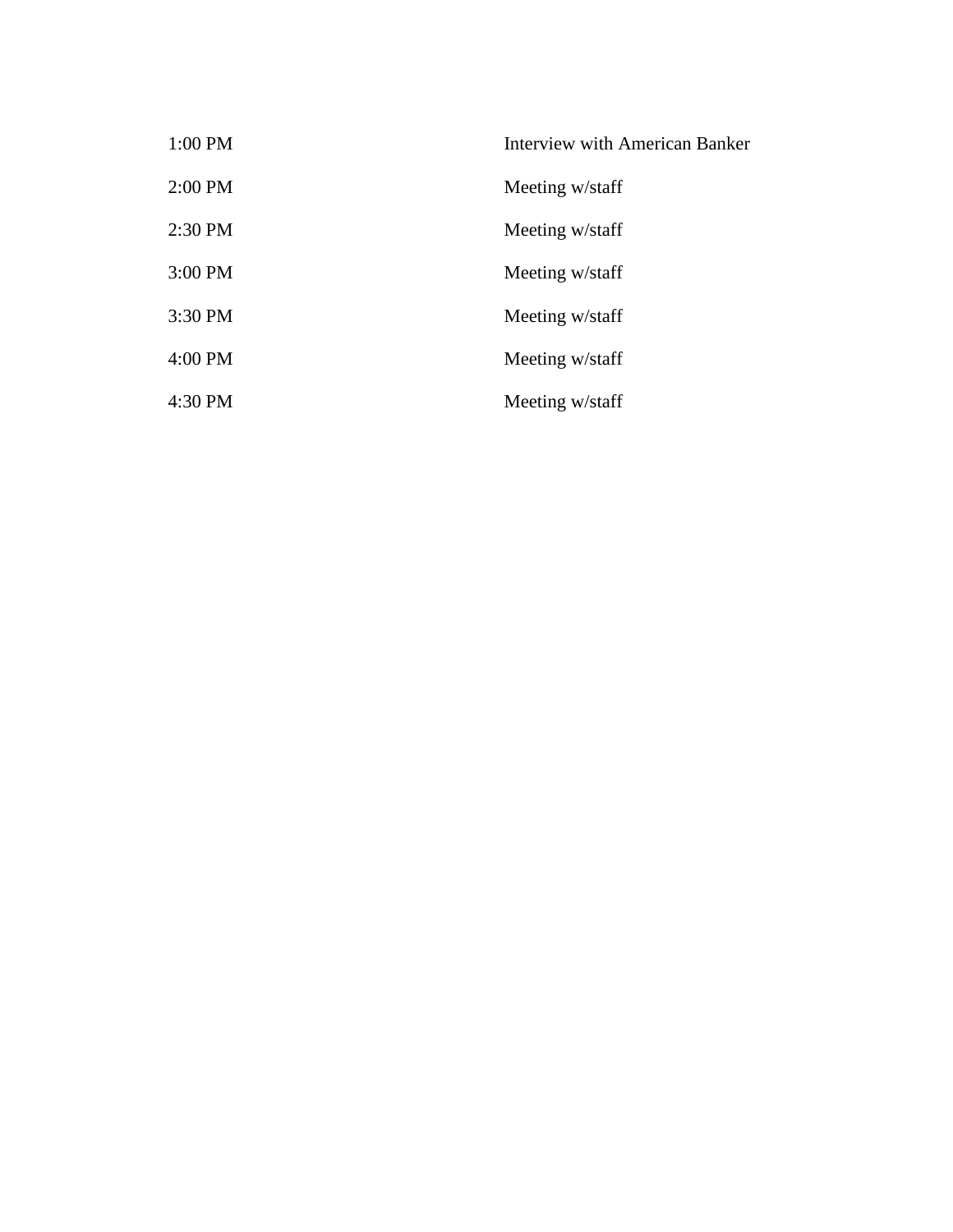## **Chairman's Schedule June 2015**

| <b>Monday, June 1, 2015</b>      |                                                                                                |
|----------------------------------|------------------------------------------------------------------------------------------------|
| 8:30 AM                          | Meeting w/staff                                                                                |
| 9:00 AM                          | Meeting w/staff                                                                                |
| 9:30 AM                          | Meeting w/staff                                                                                |
| 10:15 AM                         | Meeting w/staff                                                                                |
| 10:30 AM                         | Meeting w/staff                                                                                |
| 12:30 PM                         | Lunch with Tim Massad, Chairman, U.S.<br><b>Commodity Futures Trading Commission</b><br>(CFTC) |
| 2:00 PM                          | Meeting w/staff                                                                                |
| 2:30 PM                          | Meeting w/staff                                                                                |
| 3:30 PM                          | Meeting w/staff                                                                                |
| 4:00 PM                          | Meeting w/staff                                                                                |
| 4:30 PM                          | Meeting w/staff                                                                                |
| Tuesday, June 2, 2015<br>9:00 AM | Meeting w/staff                                                                                |
| 10:00 AM                         | Meeting w/staff                                                                                |
| 11:00 AM                         | Meeting w/staff                                                                                |
| 11:30 AM                         | Meeting w/staff                                                                                |
| 12:00 PM                         | Lunch with Antonio Weiss, Counselor to the<br>Secretary, U.S. Treasury                         |
| 1:30 PM                          | Meeting w/staff                                                                                |
| 2:30 PM                          | Meeting w/staff                                                                                |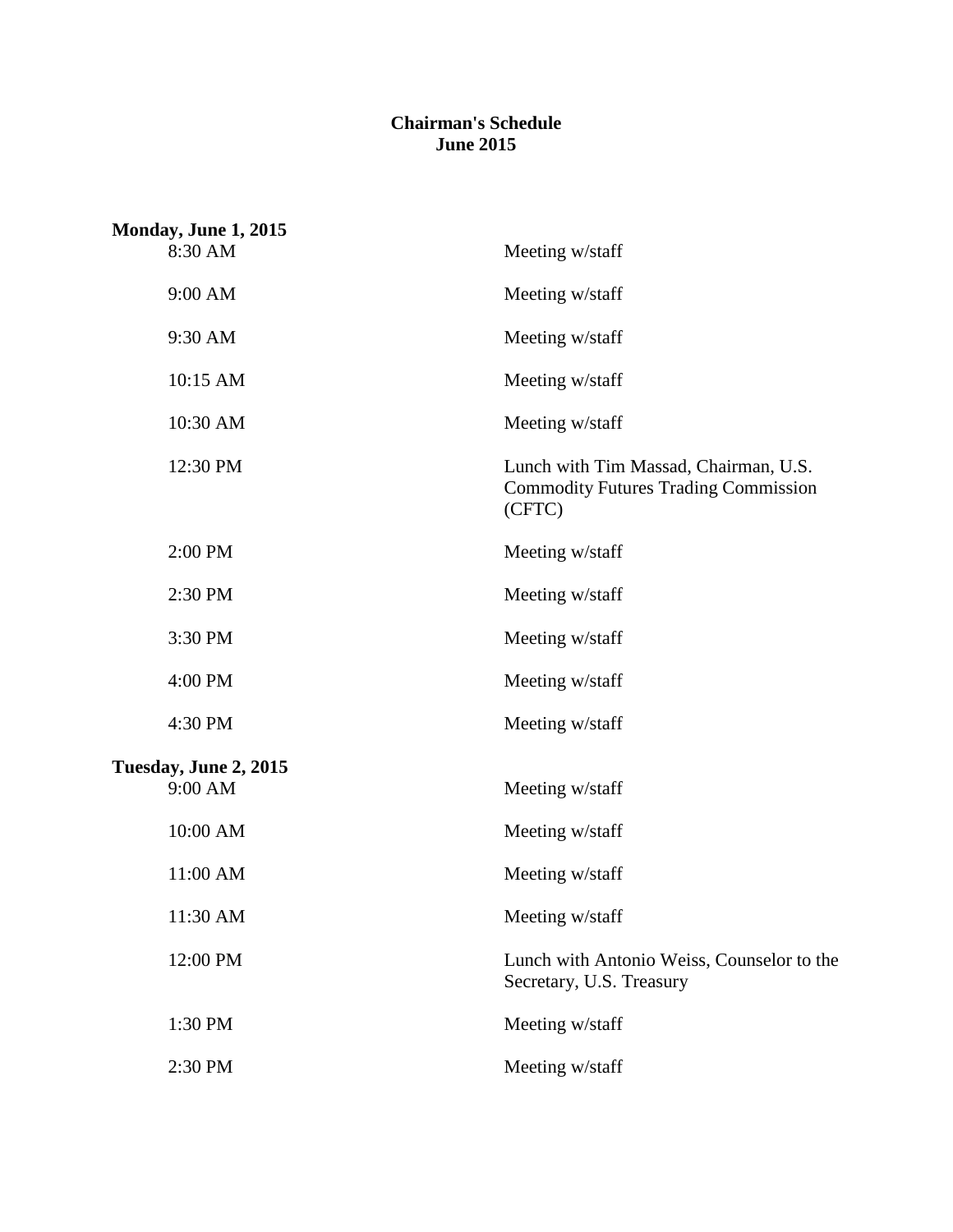| 3:00 PM                            | Attend farewell reception for Director<br>Norton, FDIC                                             |
|------------------------------------|----------------------------------------------------------------------------------------------------|
| 5:00 PM                            | Meeting w/staff                                                                                    |
| Wednesday, June 3, 2015<br>9:30 AM | Meeting w/staff                                                                                    |
| 11:00 AM                           | Meeting w/staff                                                                                    |
| 12:00 PM                           | Lunch with Comptroller Curry, OCC                                                                  |
| 2:00 PM                            | Meeting w/staff                                                                                    |
| 3:00 PM                            | Meeting w/staff                                                                                    |
| 3:30 PM                            | Meeting w/staff                                                                                    |
| 4:00 PM                            | Meeting w/staff                                                                                    |
| 4:30 PM                            | Meeting w/staff                                                                                    |
| Thursday, June 4, 2015<br>8:00 AM  | Breakfast with Dennis Kelleher, President &<br>CEO, Better Markets, Inc.                           |
| 9:00 AM                            | Host: California Bankers Visit                                                                     |
| 10:00 AM                           | Meeting w/staff                                                                                    |
| 10:30 AM                           | Meeting w/staff                                                                                    |
| 11:00 AM                           | Meeting w/staff                                                                                    |
| 12:00 PM                           | Lunch with Elizabeth Warren, U.S. Senator                                                          |
| 1:30 PM                            | Meeting with Peter Hancock, CEO, Peter<br>Fisher and Douglas M. Steenland, Director,<br><b>AIG</b> |
| 2:30 PM                            | Meeting with Director Norton, FDIC                                                                 |
| 3:00 PM                            | Meeting w/staff                                                                                    |
| 4:00 PM                            | Meeting w/staff                                                                                    |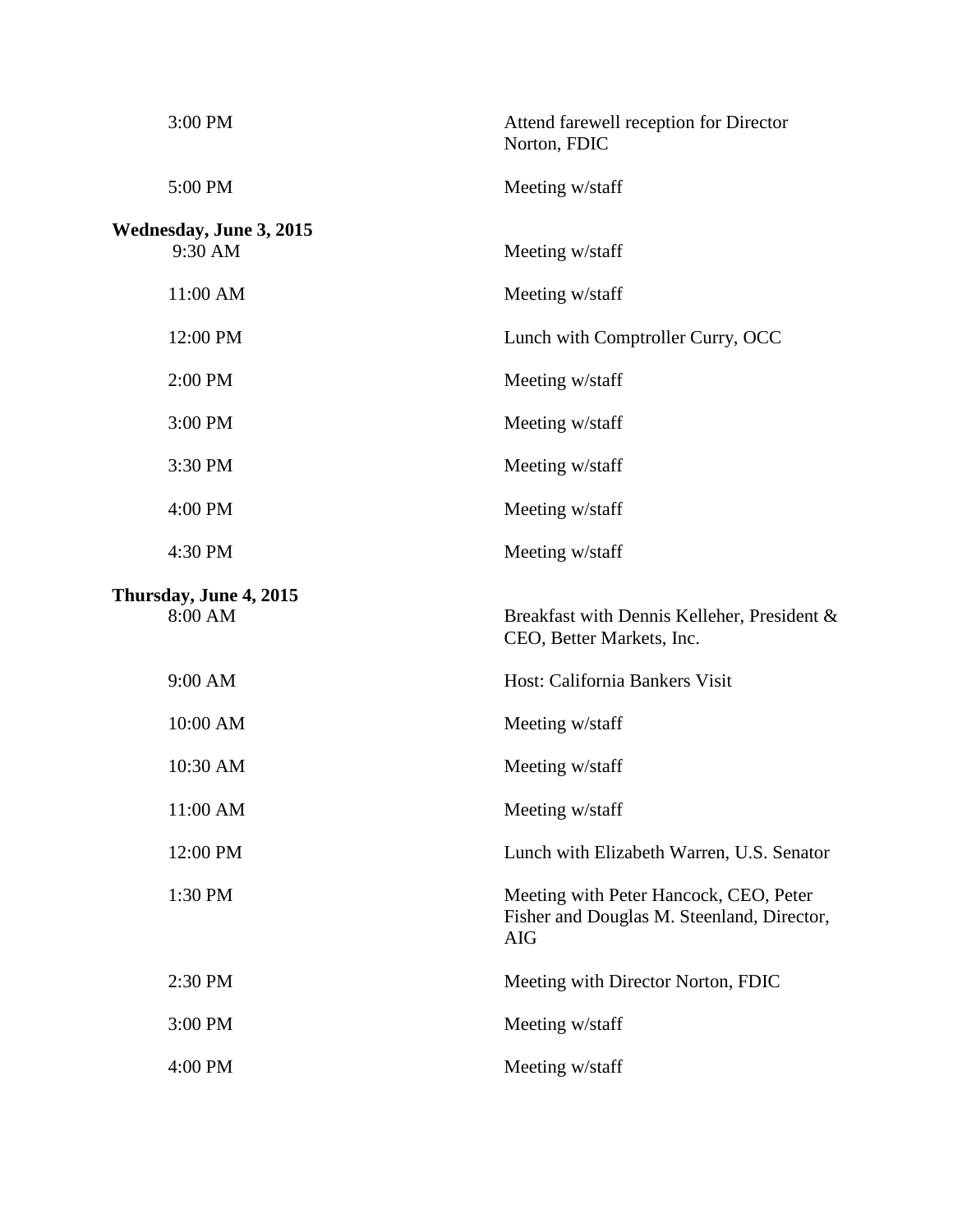| 4:30 PM                          | Meeting w/staff                                                                               |
|----------------------------------|-----------------------------------------------------------------------------------------------|
| Friday, June 5, 2015<br>9:00 AM  | Meeting w/staff                                                                               |
| 9:30 AM                          | Meeting w/staff                                                                               |
| 11:00 AM                         | Meeting w/staff                                                                               |
| 12:00 PM                         | Lunch with Governor Tarullo, FRB and<br>Comptroller Curry, OCC                                |
| 1:30 PM                          | Attend: Interagency Principals Meeting on<br>Swap Margin Rule, Federal Reserve Board<br>(FRB) |
| 3:00 PM                          | Meeting w/staff                                                                               |
| Monday, June 8, 2015<br>9:00 AM  | Meeting w/staff                                                                               |
| 9:30 AM                          | Meeting w/staff                                                                               |
| 11:00 AM                         | Meeting with Vice Chairman Hoenig, FDIC                                                       |
| 12:00 PM                         | Lunch with Steve Harris, Public Company<br><b>Accounting Oversight Board (PCAOB)</b>          |
| 1:30 PM                          | Meeting w/staff                                                                               |
| 2:00 PM                          | Meeting w/staff                                                                               |
| 2:30 PM                          | Meeting w/staff                                                                               |
| 3:30 PM                          | Meeting w/staff                                                                               |
| 4:30 PM                          | Meeting w/staff                                                                               |
| Tuesday, June 9, 2015<br>9:00 AM | Meeting w/staff                                                                               |
| 10:00 AM                         | Meeting w/staff                                                                               |
| 11:00 AM                         | Host: Kansas City Bankers Visit                                                               |
| 12:30 PM                         | Meeting w/staff                                                                               |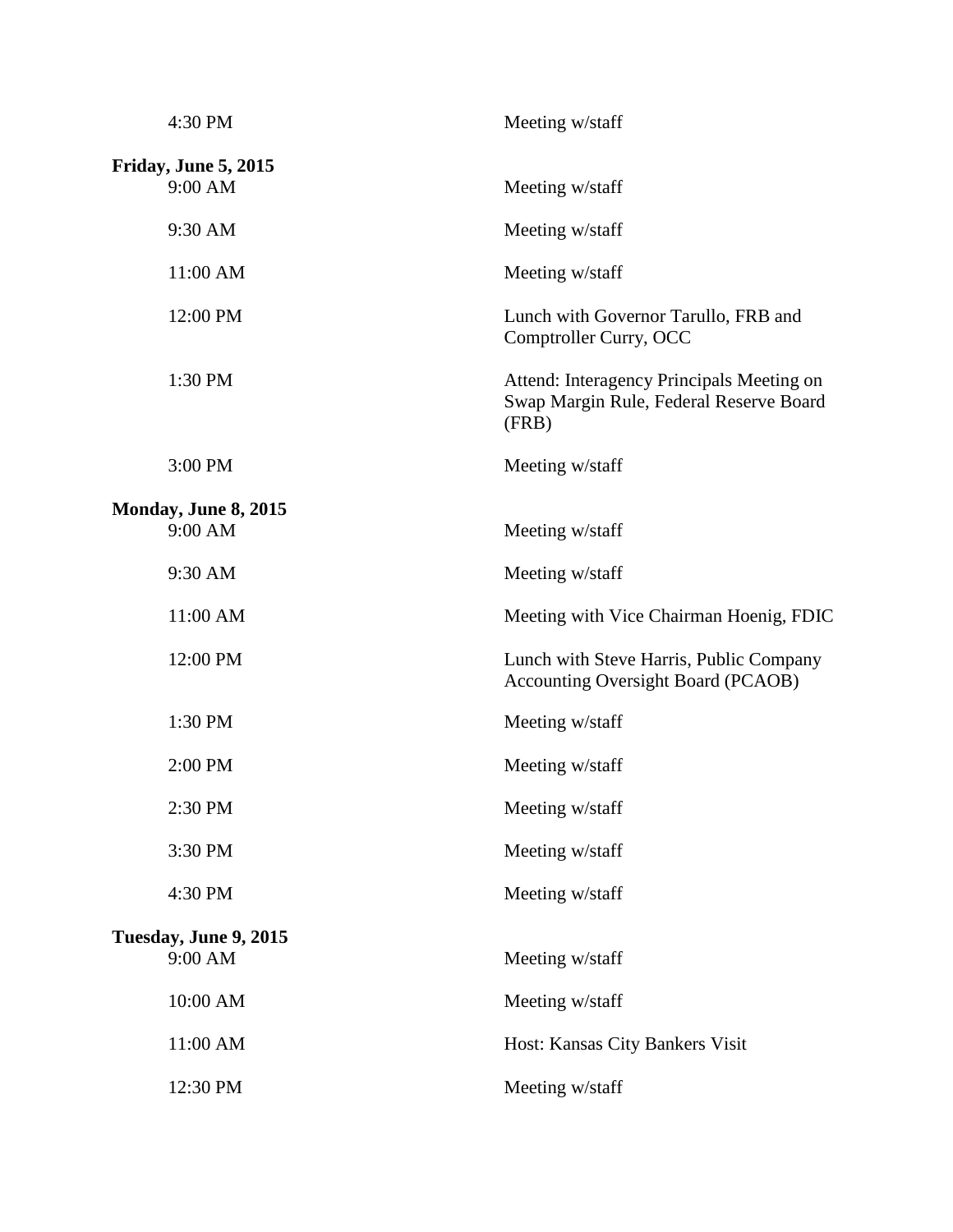| 1:30 PM                             | Meeting w/staff                                                                                             |
|-------------------------------------|-------------------------------------------------------------------------------------------------------------|
| 2:30 PM                             | Meeting with Buzz Roberts, CEO &<br>President, National Association of<br>Affordable Housing Lender (NAAHL) |
| 4:00 PM                             | Meeting w/staff                                                                                             |
| 4:30 PM                             | Meeting w/staff                                                                                             |
| 5:00 PM                             | Meeting w/staff                                                                                             |
|                                     |                                                                                                             |
| Wednesday, June 10, 2015<br>8:30 AM | Breakfast with staff                                                                                        |
| 10:00 AM                            | Meeting w/staff                                                                                             |
| 11:30 AM                            | Meeting w/staff                                                                                             |
| 12:30 PM                            | Meeting w/staff                                                                                             |
| 1:30 PM                             | Meeting w/staff                                                                                             |
| 3:00 PM                             | Meeting w/staff                                                                                             |
| 3:30 PM                             | Meeting w/staff                                                                                             |
| 4:30 PM                             | Meeting w/staff                                                                                             |
| Thursday, June 11, 2015<br>9:00 AM  | Meeting with Gerald Hassell, Chairman and<br>CEO, Bank of New York Mellon and Senior<br>Executives          |
| 10:30 AM                            | Meeting w/staff                                                                                             |
| 11:30 AM                            | Meeting w/staff                                                                                             |
| 12:30 PM                            | Meeting w/staff                                                                                             |
| 1:30 PM                             | Meeting w/staff                                                                                             |
| 3:00 PM                             | Meeting w/staff                                                                                             |
| 4:30 PM                             | Meeting w/staff                                                                                             |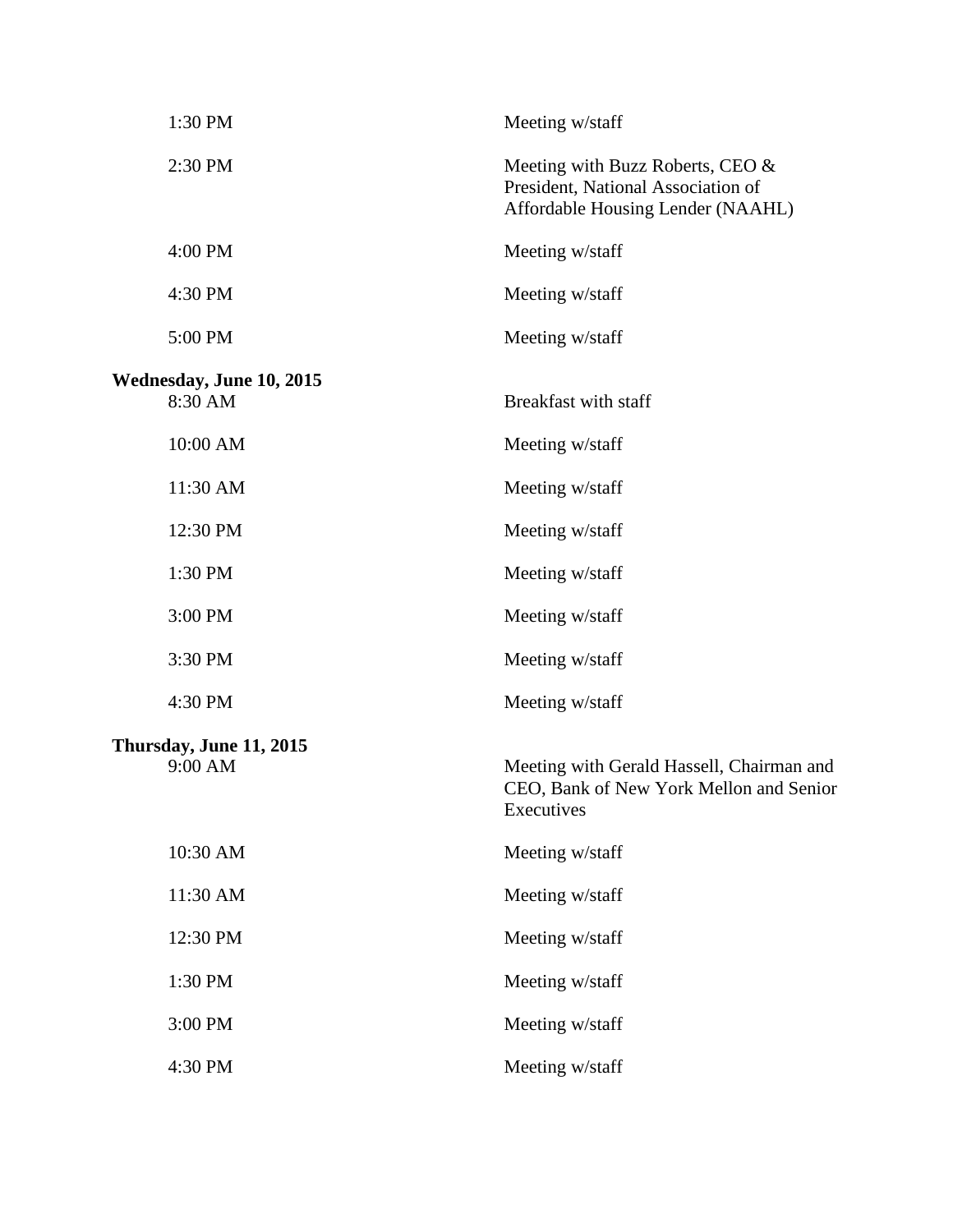| <b>Friday, June 12, 2015</b>              |                                         |
|-------------------------------------------|-----------------------------------------|
| 11:00 AM                                  | Meeting w/staff                         |
| 12:00 PM                                  | Meeting w/staff                         |
| 2:30 PM                                   | Meeting w/staff                         |
| 3:30 PM                                   | Meeting w/staff                         |
| <b>Monday, June 15, 2015</b><br>9:00 AM   | Meeting w/staff                         |
| 9:30 AM                                   | Meeting w/staff                         |
| 11:00 AM                                  | Meeting w/staff                         |
| 12:00 PM                                  | Meeting w/staff                         |
| 1:30 PM                                   | Meeting w/staff                         |
| 2:30 PM                                   | Meeting w/staff                         |
| 3:00 PM                                   | Meeting w/staff                         |
| 4:00 PM                                   | Meeting w/staff                         |
| 5:00 PM                                   | Meeting w/staff                         |
| <b>Tuesday, June 16, 2015</b><br>10:00 AM | FDIC Board of Directors Meeting         |
| 12:00 PM                                  | Lunch with Director Cordray, CFPB       |
| 1:30 PM                                   | Meeting w/staff                         |
| 2:30 PM                                   | Meeting w/staff                         |
| 3:30 PM                                   | Meeting w/staff                         |
| 4:30 PM                                   | Meeting w/staff                         |
| Wednesday, June 17, 2015                  |                                         |
| 9:00 AM                                   | Meeting w/staff                         |
| 10:00 AM                                  | Meeting with Vice Chairman Hoenig, FDIC |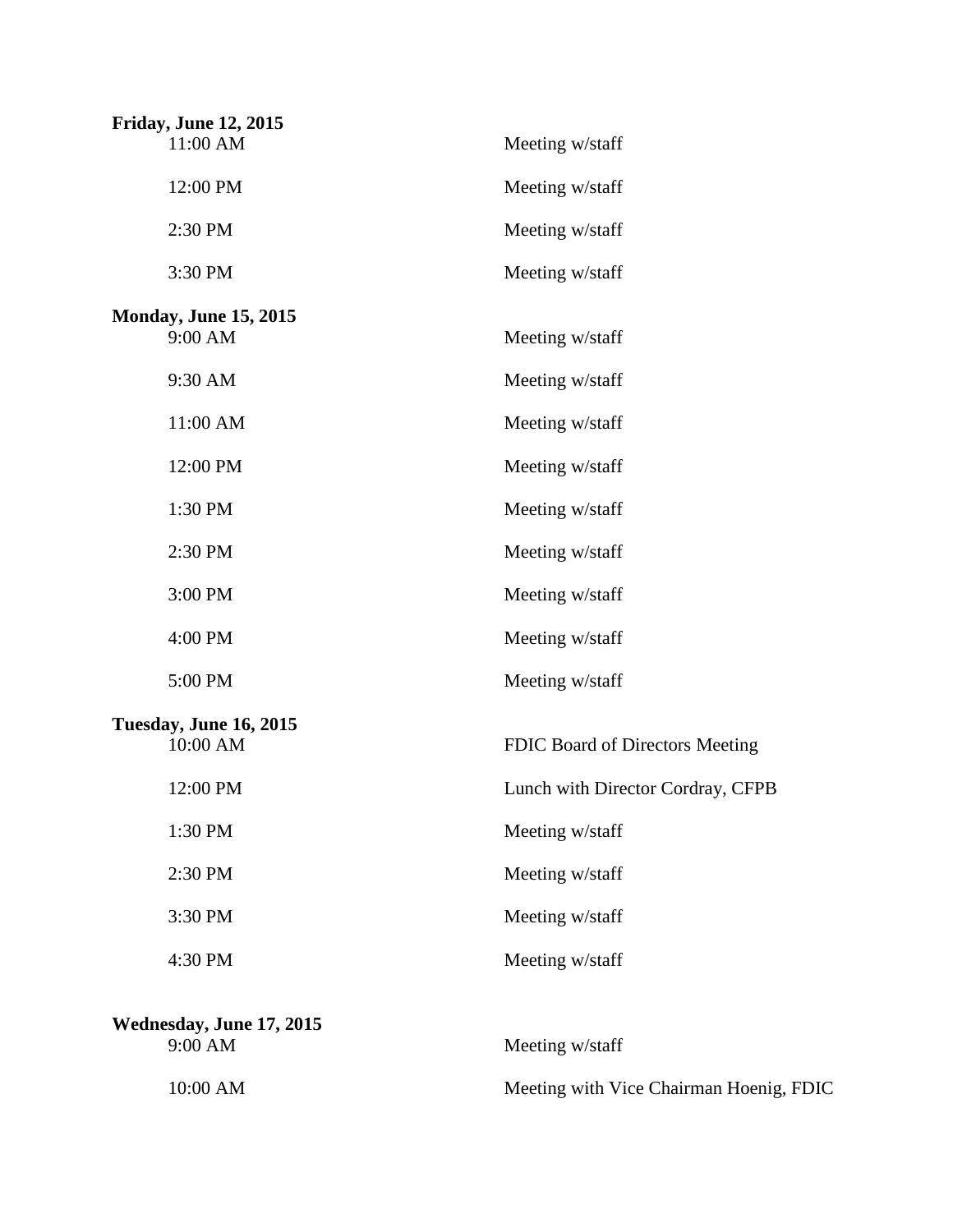| 11:00 AM                                 | Meeting w/staff                                                                                                                            |
|------------------------------------------|--------------------------------------------------------------------------------------------------------------------------------------------|
| 12:30 PM                                 | Lunch with Rob Nichols, President & CEO,<br><b>Financial Service Forum</b>                                                                 |
| 4:00 PM                                  | Meeting w/staff                                                                                                                            |
| Thursday, June 18, 2015<br>8:30 AM       | Breakfast with Dennis Kelleher, President &<br>CEO, Better Markets Inc.                                                                    |
| 10:30 AM                                 | Meeting w/staff                                                                                                                            |
| 11:00 AM                                 | Meeting w/staff                                                                                                                            |
| 11:30 AM                                 | Lunch with Colleen Kelly, President, and<br>Tony Reardon, National Executive Vice<br>President, National Treasury Employee<br>Union (NTEU) |
| 2:00 PM                                  | Meeting w/staff                                                                                                                            |
| 4:15 PM                                  | Meeting with Bob Dohner, Deputy Assistant<br>Secretary, U.S. Treasury                                                                      |
| <b>Friday, June 19, 2015</b><br>12:30 PM | Meeting w/staff                                                                                                                            |
| 1:00 PM                                  | Meeting w/staff                                                                                                                            |
| 2:00 PM                                  | Meeting w/staff                                                                                                                            |
| 2:30 PM                                  | Meeting w/staff                                                                                                                            |
| 3:30 PM                                  | Meeting w/staff                                                                                                                            |
| 4:30 PM                                  | Meeting w/staff                                                                                                                            |
| <b>Monday, June 22, 2015</b><br>9:00 AM  | Meeting w/staff                                                                                                                            |
| 9:30 AM                                  | Meeting w/staff                                                                                                                            |
| 11:30 AM                                 | Meeting w/staff                                                                                                                            |
|                                          |                                                                                                                                            |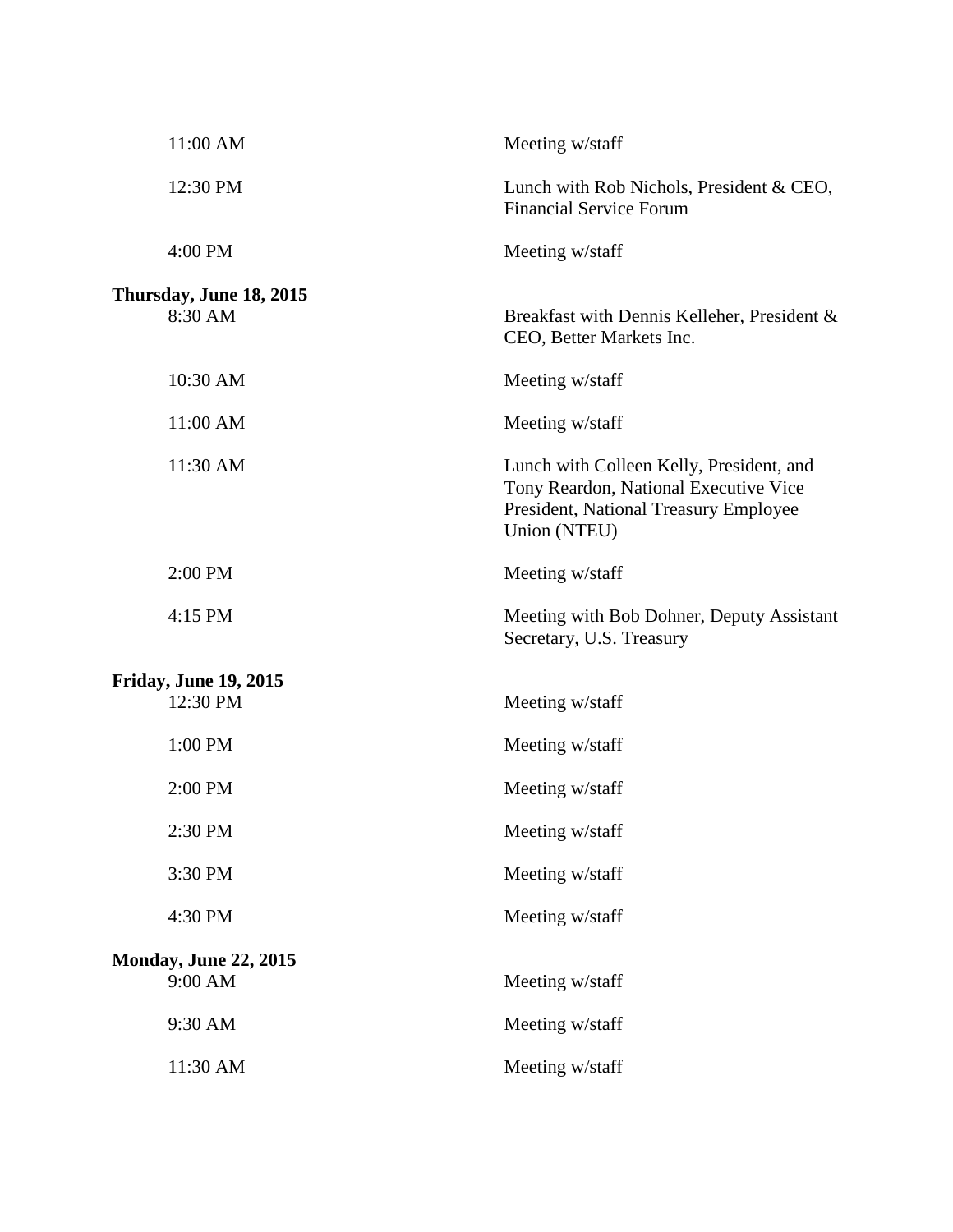| 12:30 PM                                  | Lunch with Sarah Bloom Raskin, Deputy<br>Secretary, U.S. Treasury              |
|-------------------------------------------|--------------------------------------------------------------------------------|
| 2:00 PM                                   | Meeting w/staff                                                                |
| 2:30 PM                                   | Meeting w/staff                                                                |
| 3:30 PM                                   | Meeting w/staff                                                                |
| 4:00 PM                                   | Meeting w/staff                                                                |
| 4:30 PM                                   | Meeting w/staff                                                                |
| 5:30 PM                                   | Meeting w/staff                                                                |
| <b>Tuesday, June 23, 2015</b><br>10:30 AM | Meeting w/staff                                                                |
| 12:15 PM                                  | Attend: U.S. - China Strategic and<br>Economic Dialogue Meeting, U.S. Treasury |
| 3:00 PM                                   | Meeting w/staff                                                                |
| 6:00 PM                                   | Attend: U.S. - China Strategic and<br>Economic Dialogue Meeting, U.S. Treasury |
| Wednesday, June 24, 2015<br>10:00 AM      | Attend: U.S. - China Strategic and                                             |
|                                           | Economic Dialogue Meeting, U.S. Treasury                                       |
| 1:30 PM                                   | Meeting w/staff                                                                |
| 2:00 PM                                   | Meeting with Vice Chairman Hoenig, FDIC                                        |
| 3:30 PM                                   | Meeting w/staff                                                                |
| 4:00 PM                                   | Meeting w/staff                                                                |
| 5:30 PM                                   | Meeting w/staff                                                                |
| Thursday, June 25, 2015<br>9:00 AM        | Meeting w/staff                                                                |
| 10:00 AM                                  | Meeting w/staff                                                                |
| 10:30 AM                                  | Meeting w/staff                                                                |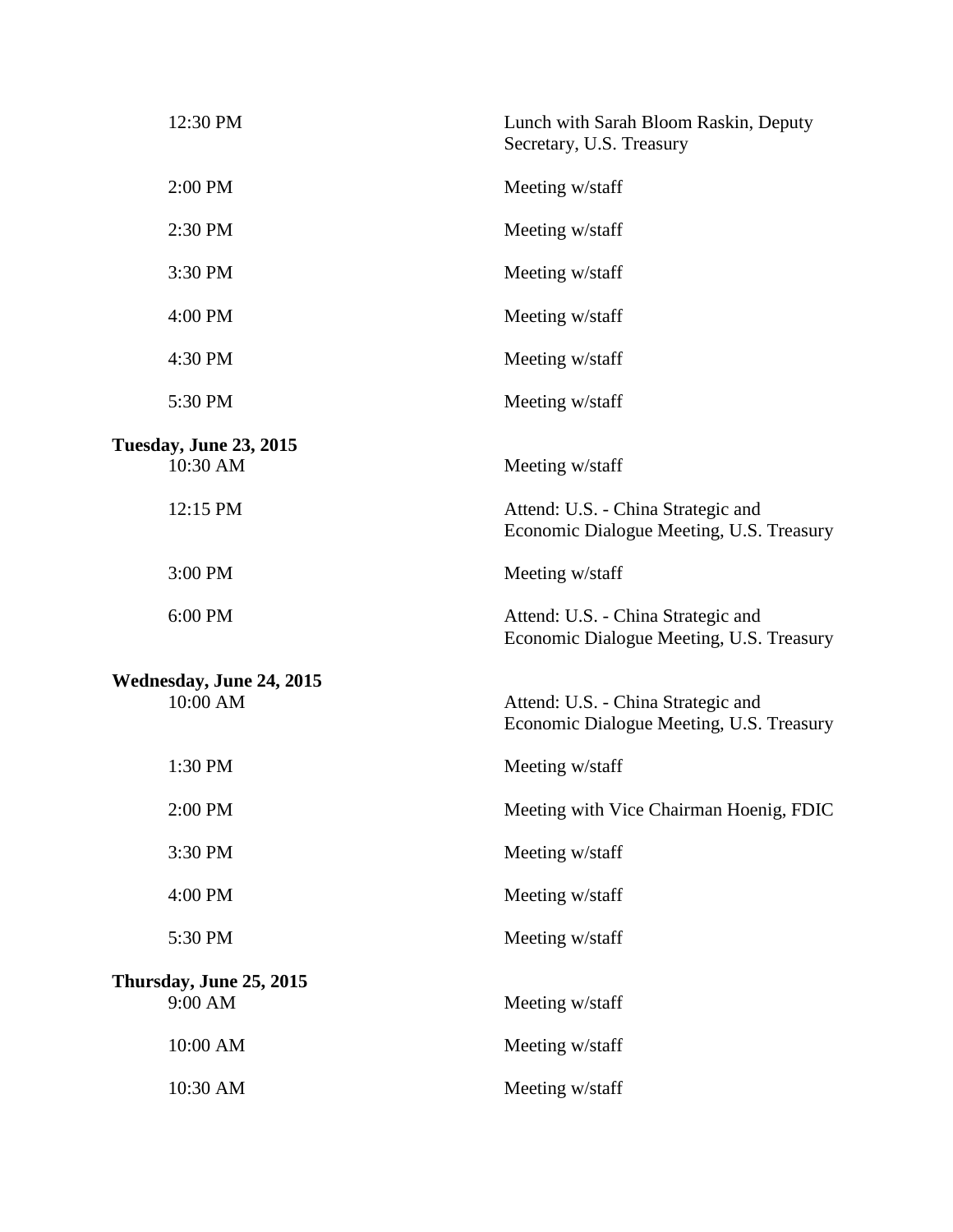| 11:30 PM                     | Meeting w/staff                                                                                |  |  |  |
|------------------------------|------------------------------------------------------------------------------------------------|--|--|--|
| 1:00 PM                      | Meeting w/staff                                                                                |  |  |  |
| 1:30 PM                      | Meeting w/staff                                                                                |  |  |  |
| 2:00 PM                      | Meeting w/staff                                                                                |  |  |  |
| 3:00 PM                      | Meeting w/staff                                                                                |  |  |  |
| 4:30 PM                      | Meeting w/staff                                                                                |  |  |  |
| 5:30 PM                      | Meeting w/staff                                                                                |  |  |  |
| <b>Friday, June 26, 2015</b> |                                                                                                |  |  |  |
| 10:00 AM                     | Meeting w/staff                                                                                |  |  |  |
| 11:00 AM                     | Meeting w/staff                                                                                |  |  |  |
| 2:30 PM                      | Meeting w/staff                                                                                |  |  |  |
| 3:30 PM                      | Meeting w/staff                                                                                |  |  |  |
| 4:30 PM                      | Meeting w/staff                                                                                |  |  |  |
| 5:00 PM                      | Meeting w/staff                                                                                |  |  |  |
| <b>Monday, June 29, 2015</b> |                                                                                                |  |  |  |
| 9:00 AM                      | Meeting w/staff                                                                                |  |  |  |
| 9:30 AM                      | Meeting w/staff                                                                                |  |  |  |
| 11:00 AM                     | Meeting w/staff                                                                                |  |  |  |
| 12:00 PM                     | Lunch with Mark Wetjen, Commissioner,<br><b>Commodity Futures Trading Commission</b><br>(CFTC) |  |  |  |
| 1:00 PM                      | Meeting w/staff                                                                                |  |  |  |
| 2:30 PM                      | Meeting w/staff                                                                                |  |  |  |
| 3:00 PM                      | Meeting w/staff                                                                                |  |  |  |
| 3:30 PM                      | Meeting w/staff                                                                                |  |  |  |